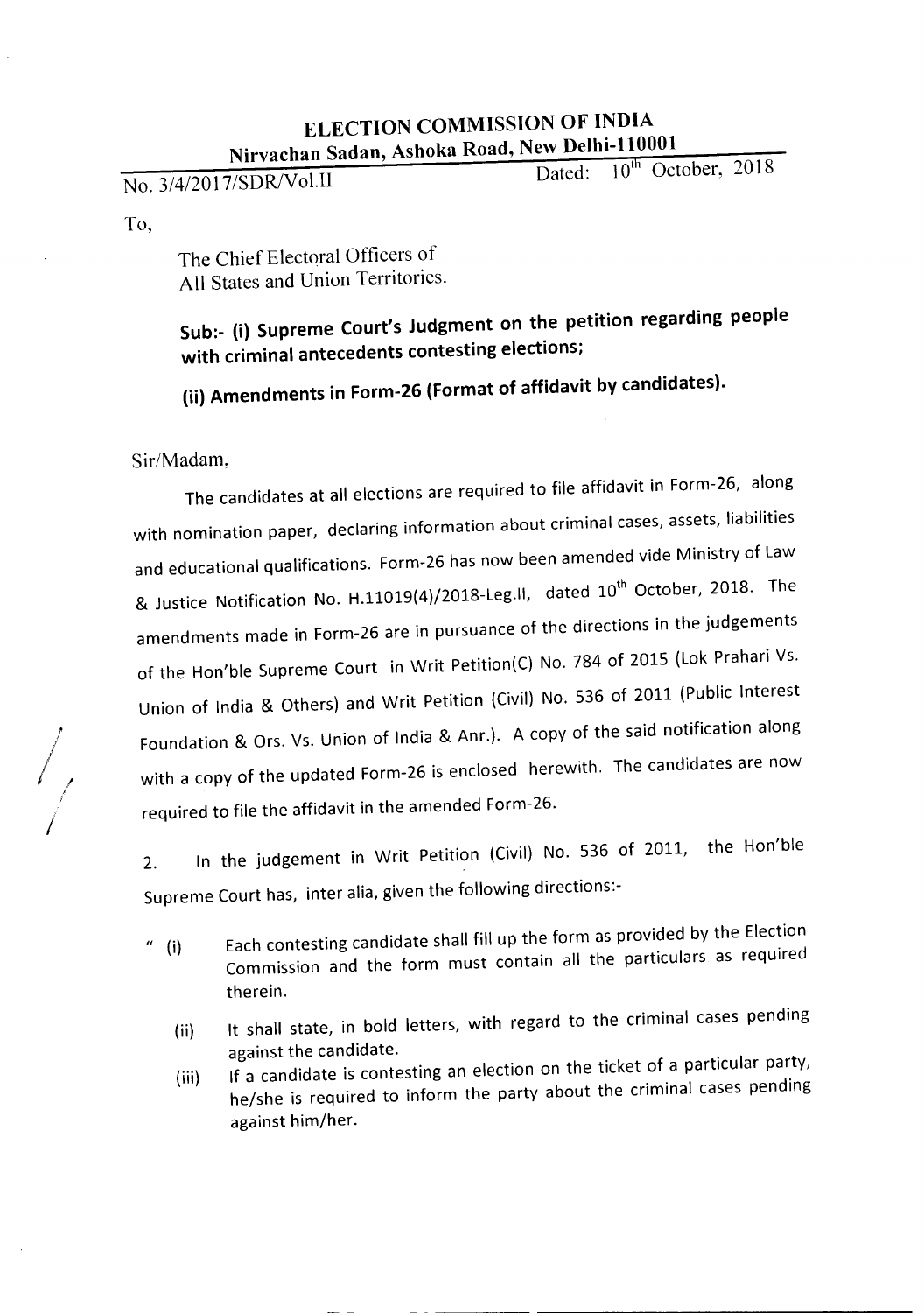- (iv) The concerned political party shall be obligated to put up on its website the aforesaid information pertaining to candidates having criminal antecedents.
- (v) The candidate as well as the concerned political party shall issue a declaration in the widely circulated newspapers in the locality about the antecedents of the candidate and also give wide publicity in the electronic media. When we say wide publicity, we mean that the same shall be done at least thrice after filing of the nomination papers."

3. In pursuance of the abovementioned judgement, the Commission, after due consideration, has given the following directions to be followed by candidates at elections to the Houses of Parliament and Houses of State Legislatures who have criminal cases against them, either pending cases or cases of conviction in the past, and to the political parties that set up such candidates :-

(a) Candidates at elections to the House of the People, Council of States, Legislative Assembly or Legislative Council who have criminal cases against them - either pending cases or cases in which candidate has been convicted, shall publish a declaration about such cases, for wide publicity, in newspapers with wide circulation in the constituency area. This declaration is to be published in **Format (-1** attached hereto, at least on three different dates from the day following the last date for withdrawal of candidatures and upto two days before the date of poll. The matter should be published in font size of at least 12 and should be placed suitably in the newspapers so that the directions for wide publicity are complied with in letter and spirit.

/*I*

/

*{Illustration: If the last date for withdrawal is io" of the Month and poll is on 24th of the Month <sup>I</sup> the publishing of declaration shall be done between ii" and zr" of that Month}.*

(b) All such candidates with criminal cases are also required to publish the above declaration on TV channels on three different dates during the abovementioned period. But, in the case of the declaration in TV Channels, the same should be completed before the period of 48 hours ending with the hour fixed for conclusion of poll.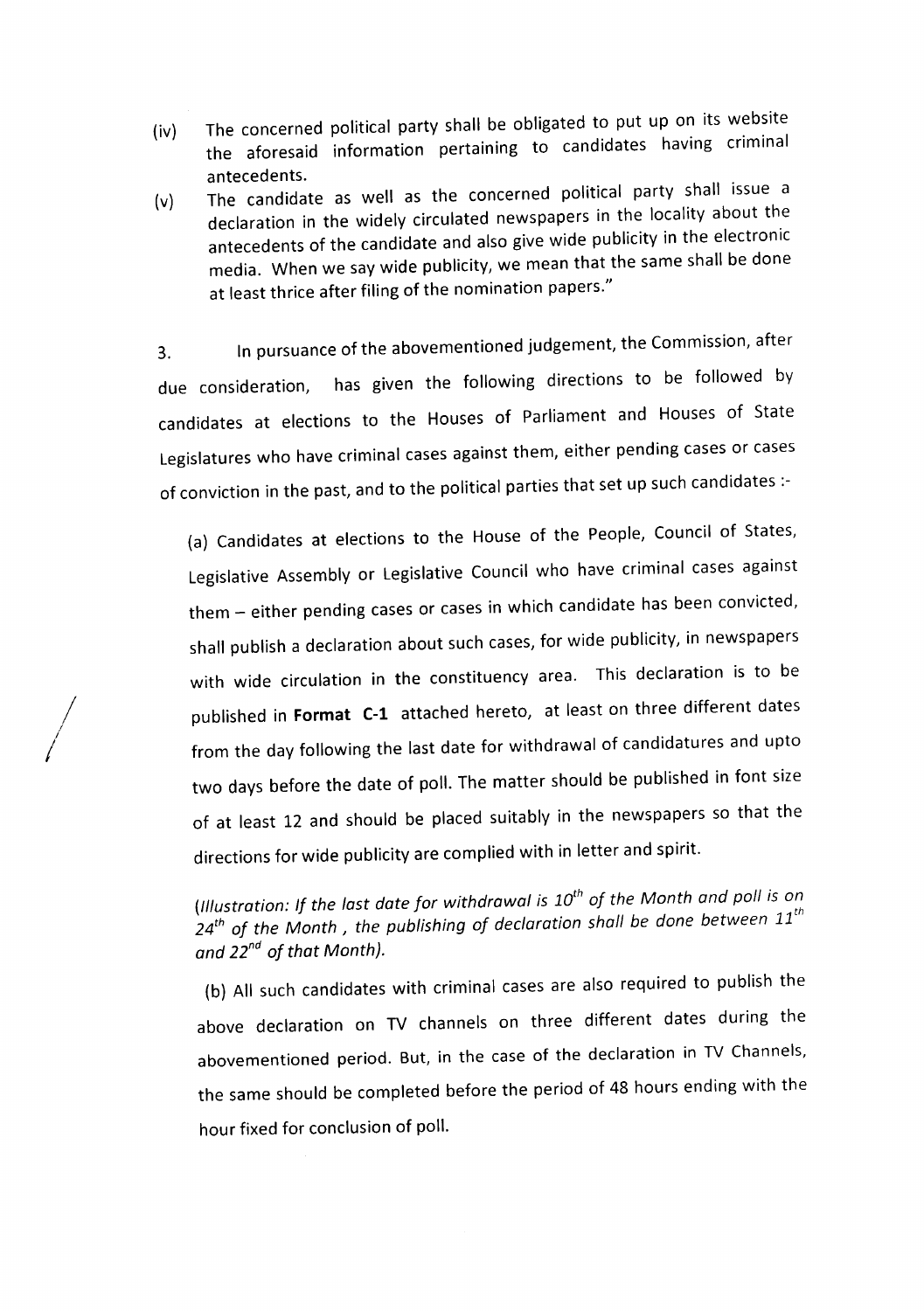(c) In the caseof all candidateswho havecriminal casesasper the declarations in Items 5 and 6 of Fom-26, the Returning Officer shall give a written reminder about the directions herein for publishing declaration about the criminal cases in newspapers and TV channels for wide publicity. A standard format for such reminder to the candidates is annexed as **Format** C-3. The candidates shall submit the copies of newspapers in which their declaration in this regard was published to the District Election Officer, along with their account of election expenses.

/

 $\bigg/$ 

(c) In the case of candidates with criminal cases set up by political parties, whether recognized parties or registered un-recognized parties, such candidates are required to declare before the Returning Officer concerned that they have informed their political party about the criminal cases against them. Provision for such declaration has been made in Form-26 in the newly inserted Item (6A).

4. The Political Parties - recognized parties and registered un-recognised parties, which set up candidates with criminal cases, either pending cases or cases of past conviction, are required to publish declaration giving details in this regard on their website as well as in TV channels and newspapers having wide circulation in the State concerned. This declaration by political parties is to be published in **Format** C-2, annexed hereto. Publishingof the declaration in newspapers and TV channels is required to be done atleast on three different dates during the period mentioned in Para-2(a) above. In the case of TV channels, it shall be ensured that the publishing should be completed before the period of 48 hours ending with the hour fixed for conclusion of poll for the election. All such political parties shall submit a report to the Chief Electoral Officer of the State concerned stating that they have fulfilled the requirements of these directions, and enclosing therewith the paper cuttings containing the declarations published by the party in respect of the State/UT concerned. This shall be done within 30 days of completion of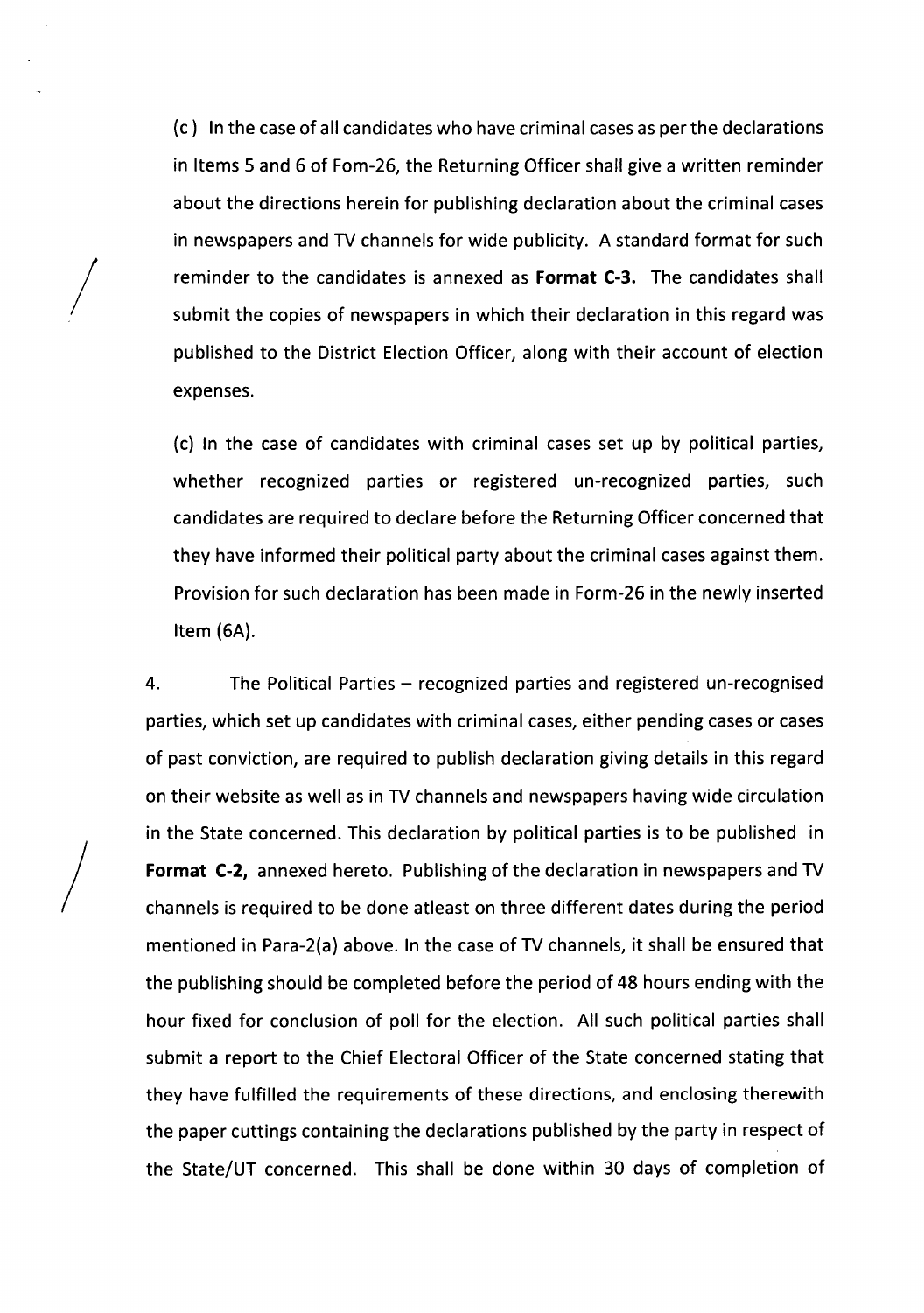election. Thereafter, within the next 15 days, the Chief Electoral Officer should submit a report to the Commission confirming compliance by the parties concerned, and pointing out cases of defaulters, if any.

5. It may also be noted that the provisions for the additional affidavit in respect of dues against Govt. accommodation, if any, that may have been allotted to the candidates, have now been incorporated in Form-26 itself under Item (8) relating to liabilities to Public Financial Institutions and Govt. Therefore, the candidates shall give the requisite declaration/particulars in this regard in Item (8) of Form-26. Accordingly, the candidates are now not required to file the additional affidavit prescribed under the Commission's Order No. 509/11/2004-JS-I, dated 3rd February, 2016, asthe provisions are now part of Form-26 itself.

6. This letter may be circulated to all DEOs, ROs in the State/Union Territory for necessary action on their part. This shall also be circulated to all the political parties based in the State, i.e. the State Units of the recognized Parties and recognized State parties of other States and all registered un-recognized political parties with headquarters based in your State/Union Territory, with instructions to take note of the above directions and the amendments in Form-26.

7. Please acknowledge receipt and confirm action taken.

Yours faithfully,

(K.F. WILFRED) Sr. PRINCIPAL SECRETARY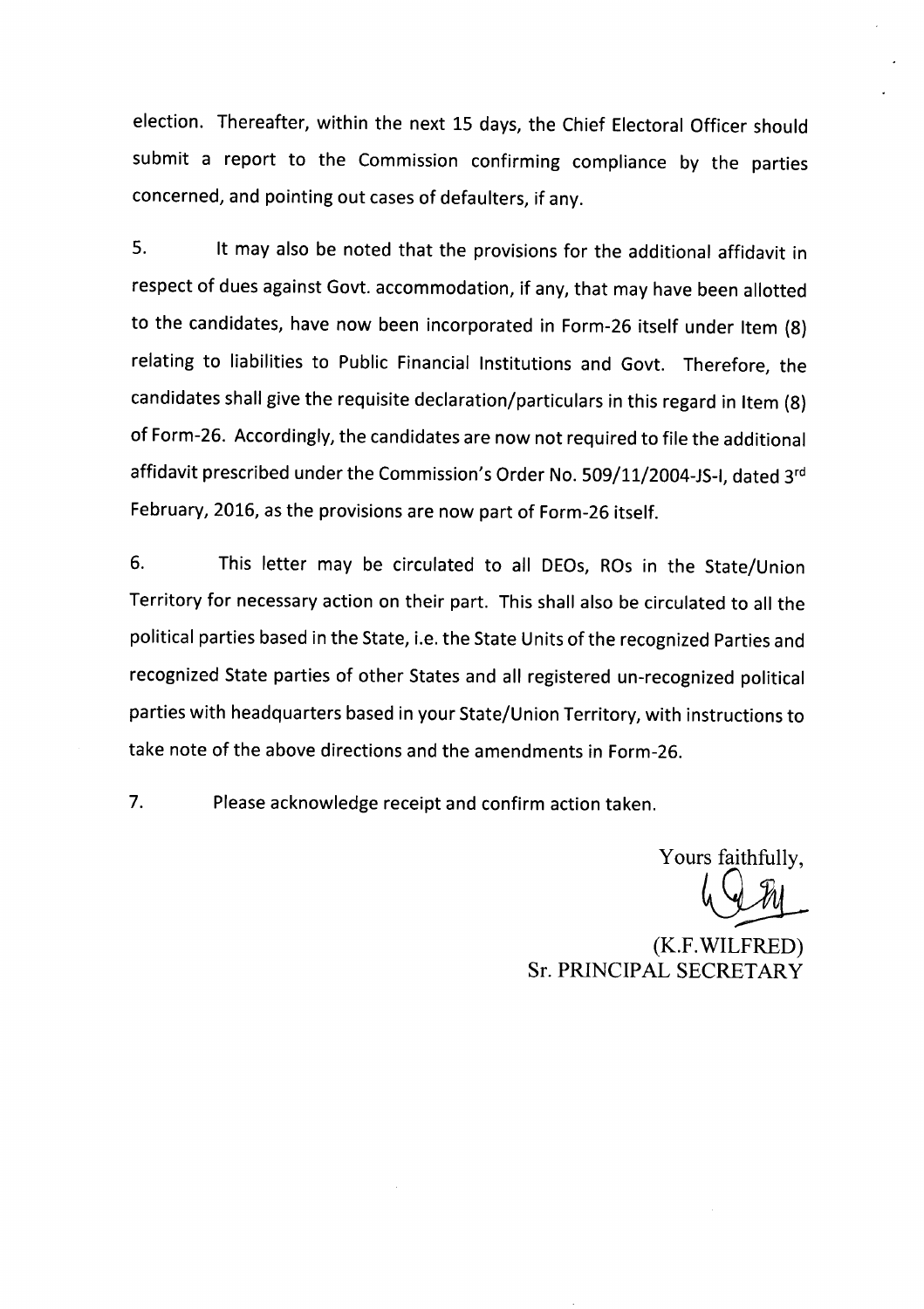## **Format C-1**

*(for candidate* to *publish in Newspapers,TV)*

## Declaration about criminal cases

*(As per the judgment dated 25th September, 2018, of Hon'ble Supreme Court in WP (Civil)No.* 536 *of 2011 (PublicInterest Foundation* & *Drs. Vs.Union of India* & *Anr.)*

Name and address of candidate: '------------------------------------------------------

Name of political party: \_

*(Independent candidates should write "Independent" here)*

Name of Election  $\mathcal{L}^{\pm}$ 

| *Name of Constituency: |  |
|------------------------|--|
|------------------------|--|

**EXALLE 2018** (name of candidate), a candidate for the T. abovementioned election, declare for public information the following details about my criminal antecedents:

| SI.<br>No. |                      | <b>Pending criminal cases</b>  |                                                                              | for criminal offences                        | Details about cases of conviction                             |
|------------|----------------------|--------------------------------|------------------------------------------------------------------------------|----------------------------------------------|---------------------------------------------------------------|
|            | Name of $ $<br>Court | Case No. and<br>status of case | Section(s) of Acts<br>concerned<br>and<br>brief description of<br>offence(s) | Name of<br>Court &<br>date(s) of<br>order(s) | Description<br>of<br>offence(s)<br>&<br>punishment<br>imposed |
|            |                      |                                |                                                                              |                                              |                                                               |
|            |                      |                                |                                                                              |                                              |                                                               |
|            |                      |                                |                                                                              |                                              |                                                               |
|            |                      |                                |                                                                              |                                              |                                                               |

\*In the case of election to Council of States or election to Legislative Council by MLAs, mention the election concerned in place of name of constituency.

*Note: (i)* Details should be given separately for each case in separate rows. *(ii) Thematter in newspapers should be infont sizeof atleast 12.*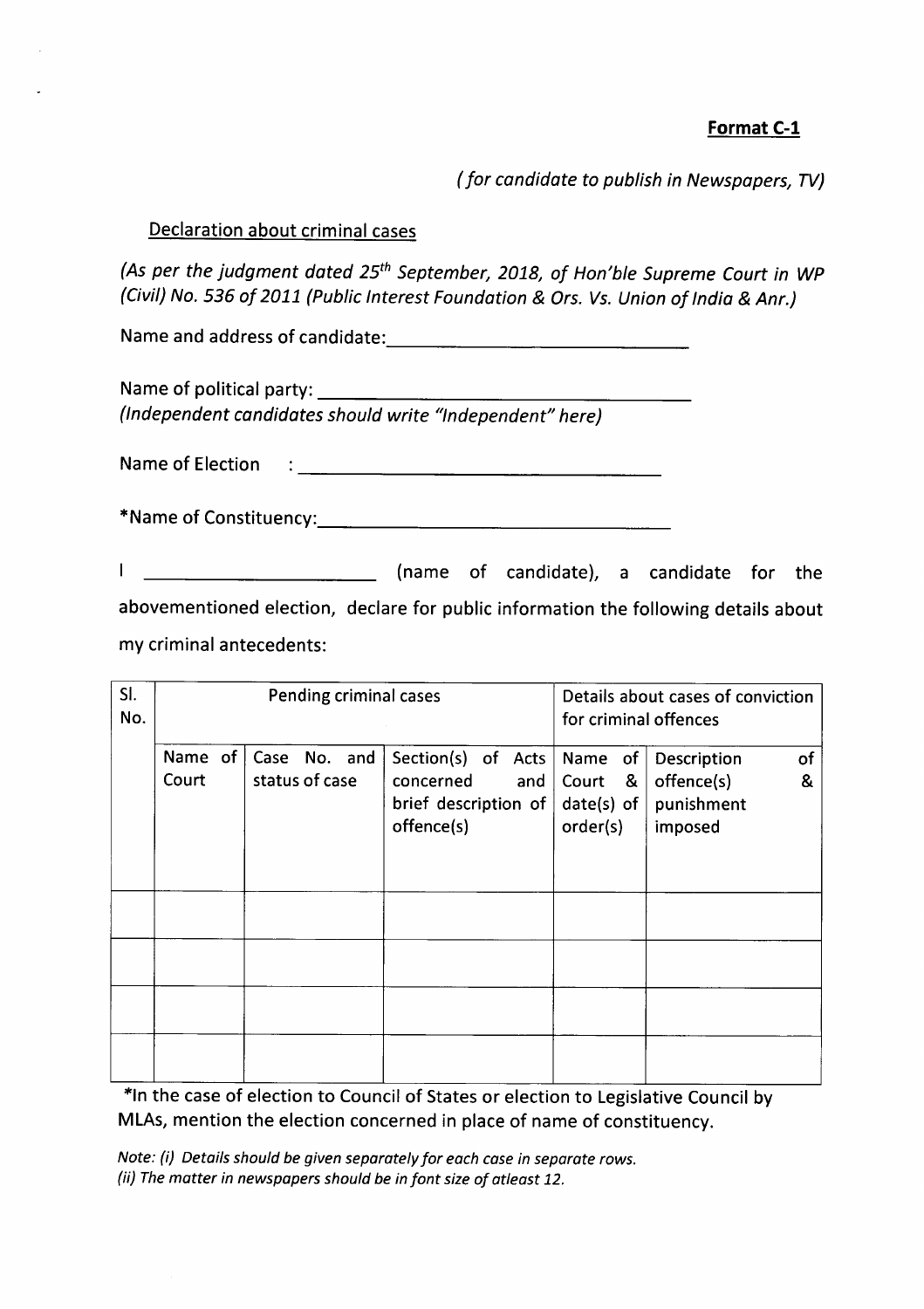*(For political party to publish in website, newspapers, TV)*

## Declaration about criminal antecedents of candidates set up by the party

*{Asper thejudgment dated* 25th *September,2018 of Hon'ble Supreme Court in WP(Civil) No.* 536 *of 2011 (Public Interest Foundation* & *Ors. Vs.Union of India* & *Anr.)*

Name of Political Party:. \_

\* Name of Election :------------------

Name of State/ UT : \_

| 1.         | $\mathbf{2}$            | 3                          | 4                                                                                                                                                                 | 5.                                                                                                                    |
|------------|-------------------------|----------------------------|-------------------------------------------------------------------------------------------------------------------------------------------------------------------|-----------------------------------------------------------------------------------------------------------------------|
| SI.<br>No. | of<br>Name<br>candidate | of<br>Name<br>constituency | Pending criminal cases                                                                                                                                            | Details about<br>of<br>cases<br>for<br>conviction<br>criminal<br>offences                                             |
|            |                         |                            | Name of<br>Sections of<br>Court,<br>the<br>Acts<br>case No. $ $<br>concerned<br>& status<br>&<br>brief<br>of<br>the<br>description<br>case(s)<br>of<br>offence(s) | Name<br>of<br>Description<br>of<br>&<br>offence(s)<br>&<br>Court<br>punishment<br>$date(s)$ of<br>order(s)<br>imposed |
|            |                         |                            |                                                                                                                                                                   |                                                                                                                       |
|            |                         |                            |                                                                                                                                                                   |                                                                                                                       |
|            |                         |                            |                                                                                                                                                                   |                                                                                                                       |
|            |                         |                            |                                                                                                                                                                   |                                                                                                                       |

\*In the case of election to Council of States or election to Legislative Council by MLAs, mention the election concerned in place of name of constituency.

*Note:- (i) The above information shall be published State wise for each State/UT.*

*(ii) The matter in newspapers should be published in font size of at least 12.*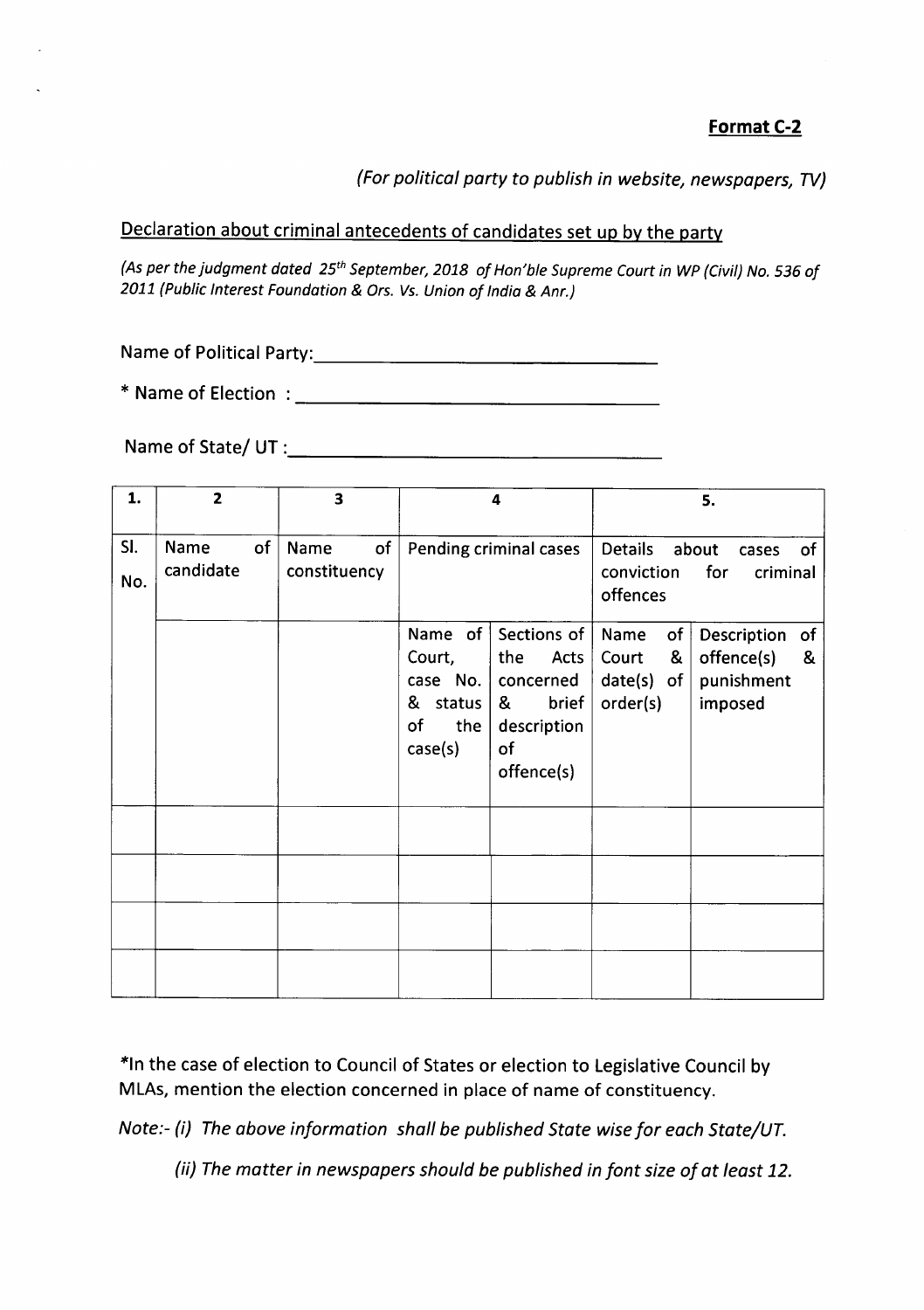### **Format C-3**

## **Office of Returning Officer**

| <b>Name of Constituency</b> |   |
|-----------------------------|---|
| Name of State               | ٠ |
| Name of Election            |   |

It is informed that as per the judgment dated 25<sup>th</sup> September, 2018, of Hon'ble Supreme Court, in WP (Civil) No. 536 of 2011 (Public Interest Foundation & Ors. Vs. Union of India & Anr., and the directions in the Commission's letter No. 3/ER/2018/SDR , dated 10-10-2018, all candidates with criminal cases - either pending cases or cases of conviction in the past, are required to publish declaration regarding such criminal cases in newspapers and TV channels on three occasions during the period from the day following the last date for withdrawal of candidature and two days before the date of poll. Publishing declaration in TV channels should be completed before the period of 48 hours ending with the hour fixed for conclusion of poll.

Since you, Sh/Smt./Ms. Change of the name of the candidate), a candidate nominated for the abovementioned election, have declared information about criminal cases in Items 5/6 of Form-26, you are required to publish information in newspapers having wide circulation in the constituency area and on TV channels on atleast three occasions each as mentioned above. The Format for publishing the information is enclosed herewith. It is also informed that copies of the newspapers publishing the information about criminal cases should be submitted to the District Election Officer along with the account of election expenses under Section 78 of Representation of the People Act, 1951.

Date: Signature. The Signature of the Signature of the Signature of the Signature of the Signature of the Signature of the Signature of the Signature of the Signature of the Signature of the Signature of the Signature of t

Name ofthe RO/ARO \_

Signature of Candidate \_

*Note: One copy of this should be given* to *candidate and one copy retained with RO.*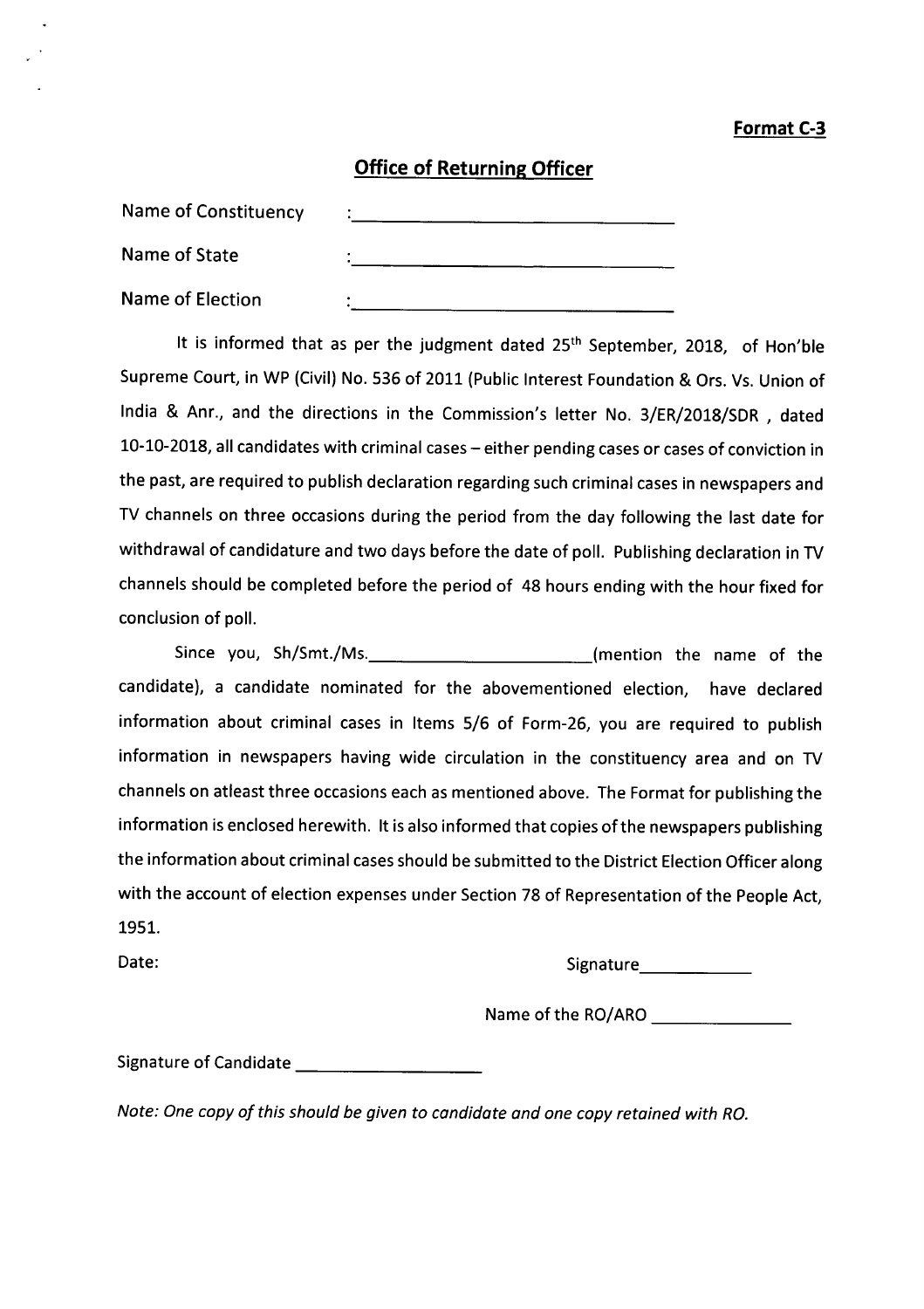#### **BY Special Messenger**

No. B-1 10 *19i04/20* IS-Leg.1I Government of India Ministry of Law and Justice Legislative Department \*\*\*\* *»:*

New Delhi, the 'D'October, 2018

1'0

The Manager Government of India Press, Mayapuri Ring Road, New Delhi

Subject: Publication of Notification in the Gazette of India, Extraordinary, Part II Section 3, Sub-section (ii) dated 10/10/2018.

Sir.

I am directed to forward herewith a notification bearing No.H-11 0 19/04/20 IS-Leg.1I dated *10/10/2018* (in English and Hindi) to be published in the Gazette of India, Extraordinary, Part II, Section 3. Sub-section (ii) on 10/10.2018.

2. Soft copy of the notification has been e-mailed at may-gipprr@nic.in and it is certified that the soft copy and the hard copy of the notification is one and the same.

3. It is requested that 10 copies of the aforesaid notification may please be sent to this Department as soon as the same is published.

Encl: As above

Yours faithfully,

(R eenivas) Additional Legislative Council Ide: 23384603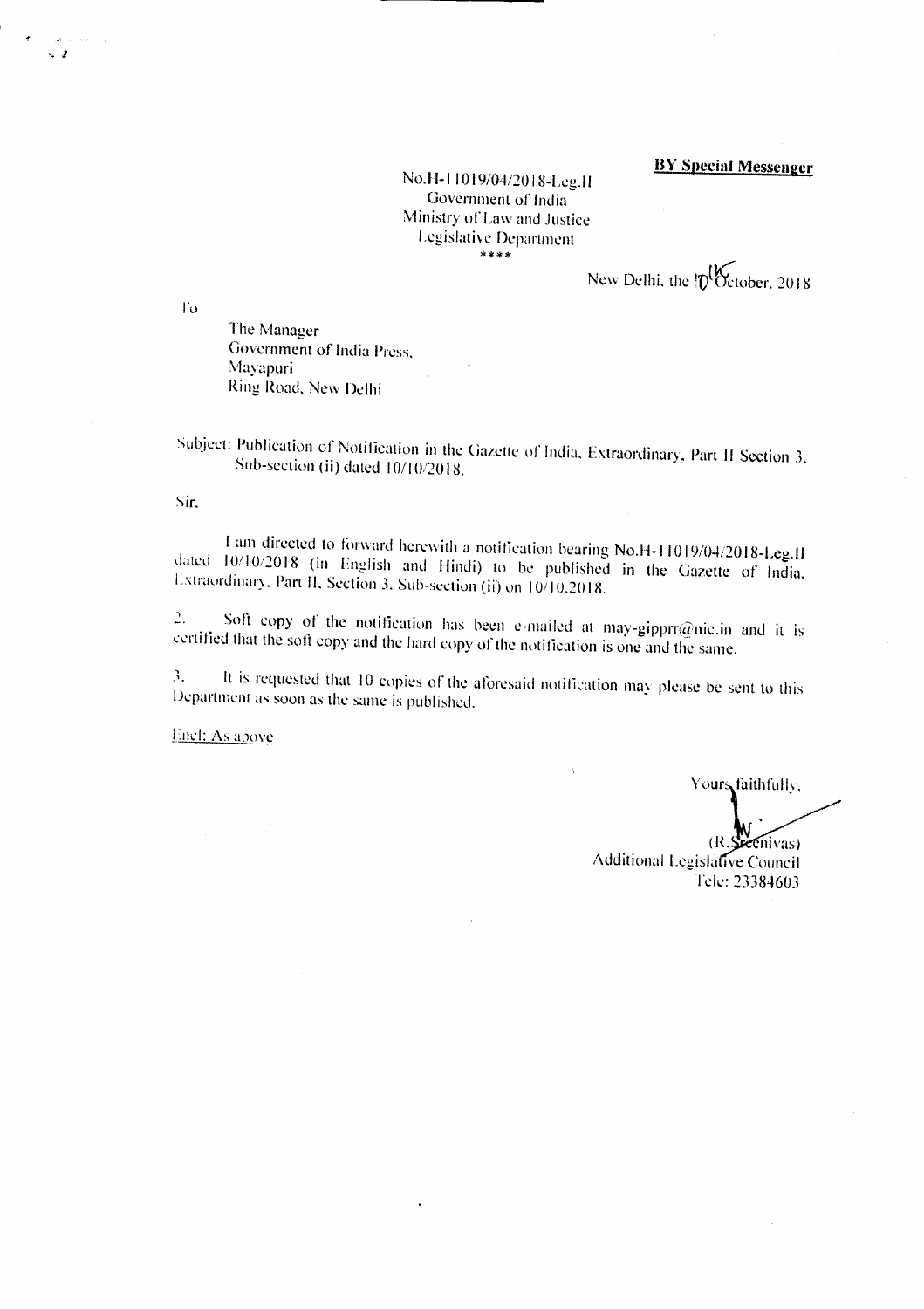### TO BE PUBLISHED IN THE GAZETTE OF INDIA, EXTRAORDINARY, PART II. SECTION 3, SUB-SECTION (ii)]

#### GOVERNMENT OF INDIA MINISTRY OF LAW AND JUSTICE (Legislative Department)

New Delhi, the ....... October, 2018.

S.O.  $---(E)$ . In exercise of the powers conferred by sub-section (3) of section 77 read with section 169 of the Representation of the People Act, 1951 (43 of 1951), the Central Government. after consulting the Election Commission. hereby makes the following rules further to amend the Conduct of Elections Rules, 1961, namely:-

l. (I) These rules may be called the Conduct of Elections (Amendment) Rules. 2018.

(2) They shall come into force on the date of their publication in the **Official Gazette.** 

2. In the Conduct of Elections Rules. 1961 (hereinafter referred to as the principal rules). in rule 90. after serial number 28 and the entries relating thereto. the following serial number and entries shall be inserted, namely:-

| --------<br>---------------<br><b><i><u>Property</u></i></b> | . .                            | PATERONY. IN INSTITUTE COPYRIGHT AND RELEASED ENGINEERING AND MODERN PERSON IN EXPLORATION OF A RELEASED AND RELEASED<br>~ |      |
|--------------------------------------------------------------|--------------------------------|----------------------------------------------------------------------------------------------------------------------------|------|
| <b>SID</b>                                                   | $\cdots$<br>$\sim$ . an $\sim$ |                                                                                                                            | .n » |

3. In Form 26 of the principal rules.-

 $(A)$  in PART  $A-$ 

(I) for paragraphs (5) and (6). the following paragraphs shall be substituted, namely:-

 $\degree$ (5) Pending criminal cases.-

(i) I declare that there is no pending criminal case against me. *(Tick this alternative, ifthere is no criminal case pending against the Candidate and write NOT APPL/( 'ABLE against alternative (ii) below)*

1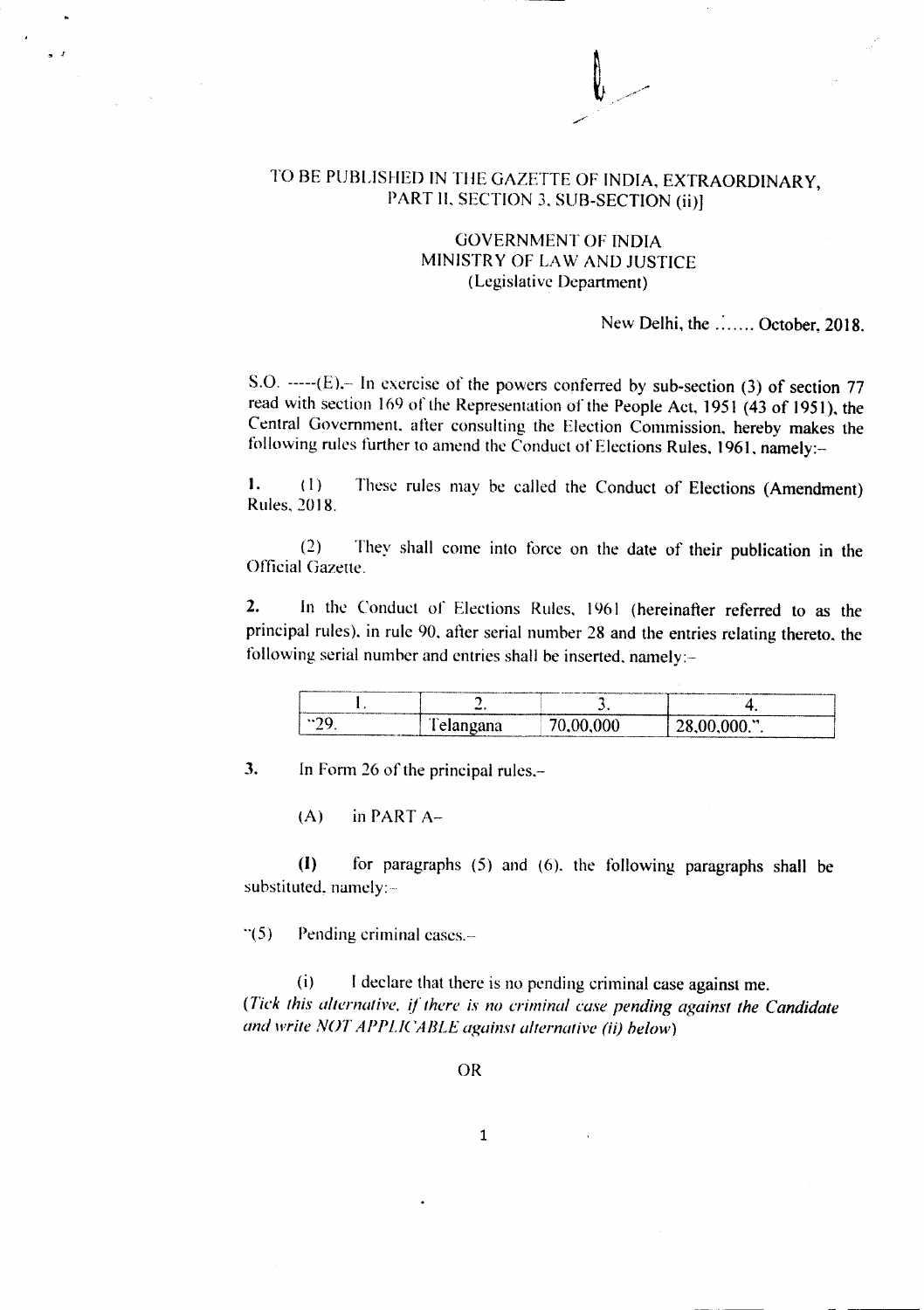(ii) The following criminal cases are pending against me:

*atthere are pending criminal cases against the candidate. then tick this alternative* and *score off* alternative (i) above, and give details of all pending *cases in the Table be/ow)*

Table

| (a) | FIR No. with name<br>and address of Police                                                                          |  |  |
|-----|---------------------------------------------------------------------------------------------------------------------|--|--|
|     | Station concerned                                                                                                   |  |  |
| (b) | Case No. with Name<br>of the Court                                                                                  |  |  |
| (c) | Sections of concerned<br>Acts/Codes<br>involved<br>(give no. of the section<br>e.g. Section of IPC,<br>$enc.$ ).    |  |  |
| (d) | Brief description of<br>offence                                                                                     |  |  |
| (e) | Whether charges have<br>been framed<br>(mention YES or NO)                                                          |  |  |
| (f) | If answer against item (e)<br>above is YES, then<br>give the date on which<br>charges were framed                   |  |  |
| (g) | Whether any Appeal/<br>Application for revision<br>has been filed<br>against the proceedings<br>(Mention YES or NO) |  |  |
|     |                                                                                                                     |  |  |

 $(6)$  Cases of conviction.-

*• J*

(i) I declare that I have not heen convicted for any criminal offence. *(Tick this alternative. if the candidate has not been convicted and write NOT APPLICABLE against alternative (ii) belov...)*

OR

(ii) I have been convicted for the offences mentioned below:

*(lfthe candidate has been convicted. then lick this alternative and score off alternative (i) above, and give details in the Table given below)*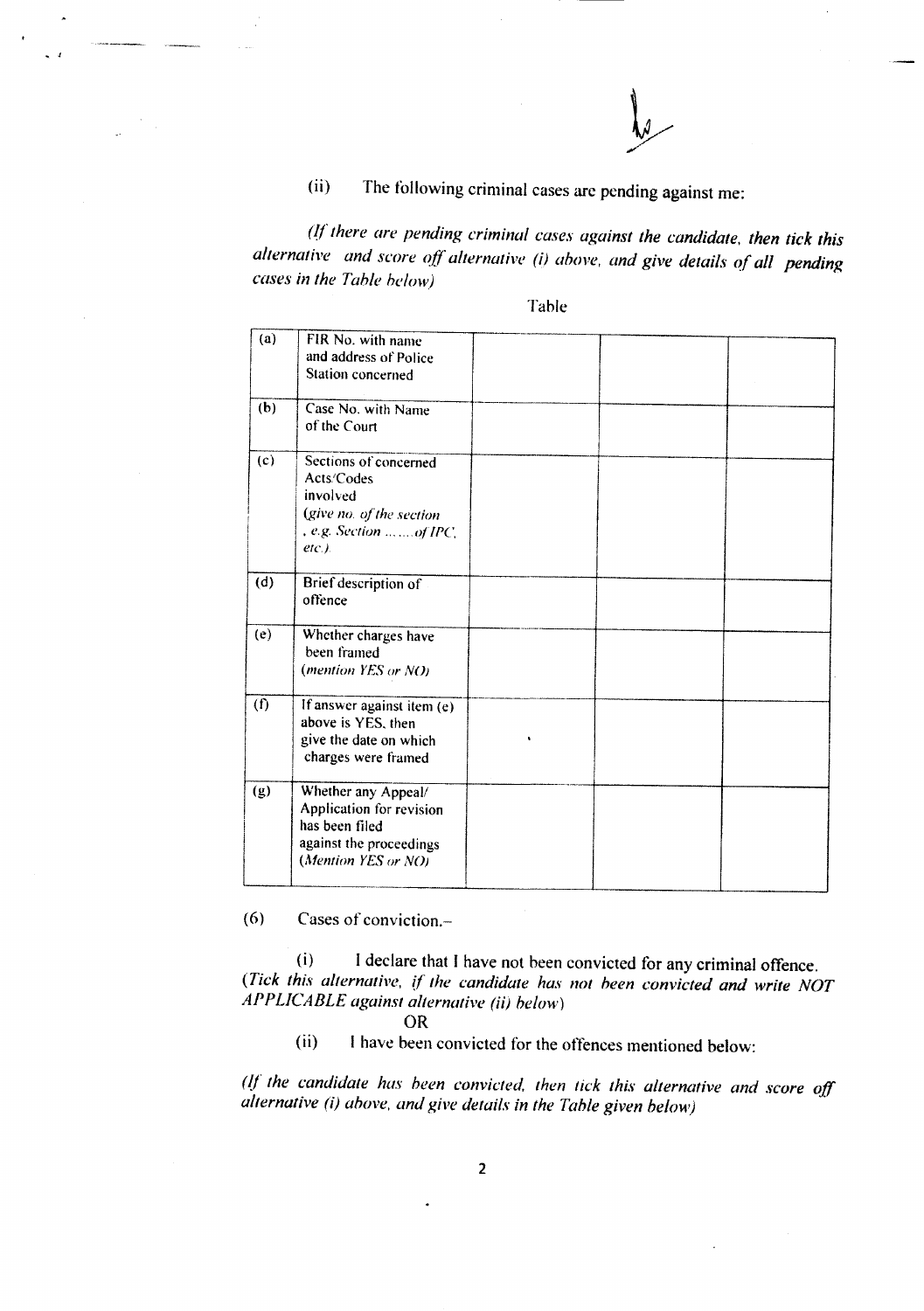| z. | ıl |  |
|----|----|--|
|    |    |  |

| (a) | Case No.                                                                                             |  |  |
|-----|------------------------------------------------------------------------------------------------------|--|--|
| (b) | Name of the Court                                                                                    |  |  |
| (c) | Sections of<br>Acts/Codes involved<br>(give no. of the<br>Section.<br>e.g. Section of<br>$IPC$ , etc |  |  |
| (d) | Brief description of<br>offence<br>for which convicted                                               |  |  |
| (e) | Dates of orders of<br>conviction                                                                     |  |  |
| (f) | Punishment imposed                                                                                   |  |  |
| (g) | Whether any Appeal<br>has been<br>filed against<br>conviction order<br>(Mention YES or No)           |  |  |
| (h) | If answer to item (g)<br>above is YES,<br>give details and<br>present status<br>of appeal            |  |  |

*(6A)* I have given full and up-to-date information to my political party about all pending criminal cases against me and about all cases of conviction as given in paragraphs (5) and (6).

*[candidates to whom this item is not applicable should clearly write NOT APPLICABLE IN VIEW OF ENTRIES IN PARAGRAPHS 5(i) and 6(0 above.]*

#### Note:

- *1. Details should be entered clearly and legibly in BOLD letters*
- *2. Details to be given separately for each case under different columns against each item.*
- *3, Details should be given in reverse chronological order, i.e., the latest case to be mentionedfirst and backwards in the order ofdatesfor the other cases.*
- -I. *Additional sheet may be added ifrequired.*
- *5, Candidate is responsible for supplying all information in compliance of the Hon ble Supreme Court's judgment in W.P (C) No.* 536 *of* 2011.";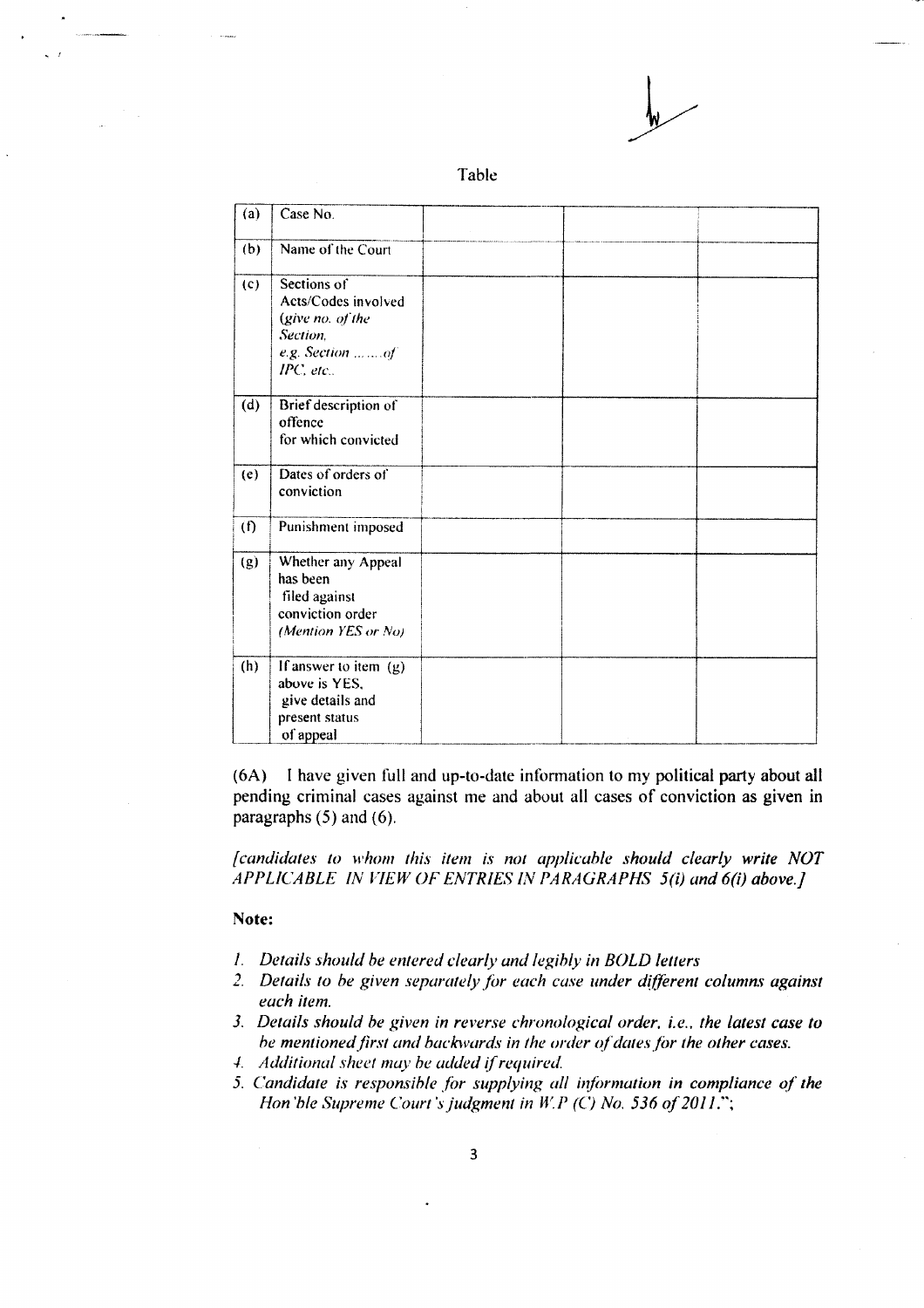

**(II)** in paragraph (7), under the heading A. "Details of movable assets" for "Note 4", the following Note shall be substituted, namely:-

**"Note 4:** "Dependent" means parents, son(s), daughter(s) of the candidate or spouse and any other person related to the candidate whether by blood or marriage, who have no separate means of income and who are dependent on the candidate for their livelihood.';

**(III)** in paragraph (8), in the Table, for serial numbers (ii) to (iv) and the entries relating thereto. the following serial numbers and the entries shall respectively be substituted, namely:-

"Table

| (iii) | Government    | (A) Has the Deponent been in occupation                                                                                                      |  |
|-------|---------------|----------------------------------------------------------------------------------------------------------------------------------------------|--|
|       | dues:         | of accommodation provided by the                                                                                                             |  |
|       | Dues to       | Government at any time during the                                                                                                            |  |
|       | Departments   | last ten years before the date of                                                                                                            |  |
|       | dealing with  | notification of the current election?                                                                                                        |  |
|       | Government    |                                                                                                                                              |  |
|       | accommodation | If answer to (A) above is YES, the<br>(B)<br>following declaration<br>may<br>be.<br>furnished, namely:-                                      |  |
|       |               | The address of the Government<br>(i)<br>accommodation:                                                                                       |  |
|       |               |                                                                                                                                              |  |
|       |               | (ii) There is no dues payable in respect of<br>above Government accommodation,<br>towards-                                                   |  |
|       |               | $(a)$ rent;                                                                                                                                  |  |
|       |               | (b) electricity charges;                                                                                                                     |  |
|       |               | (c) water charges; and                                                                                                                       |  |
|       |               | (d) telephone charges as on --------<br>(data)                                                                                               |  |
|       |               | [the date should be the last date of<br>the third month prior to the month<br>in which the election is notified or<br>any date thereafter].  |  |
|       |               | Note- "No Dues Certificate" from the<br>agencies concerned in respect of rent,                                                               |  |
|       |               | electricity charges, water charges<br>and<br>telephone<br>charges<br>for<br>the<br>above<br>Government accommodation should be<br>submitted. |  |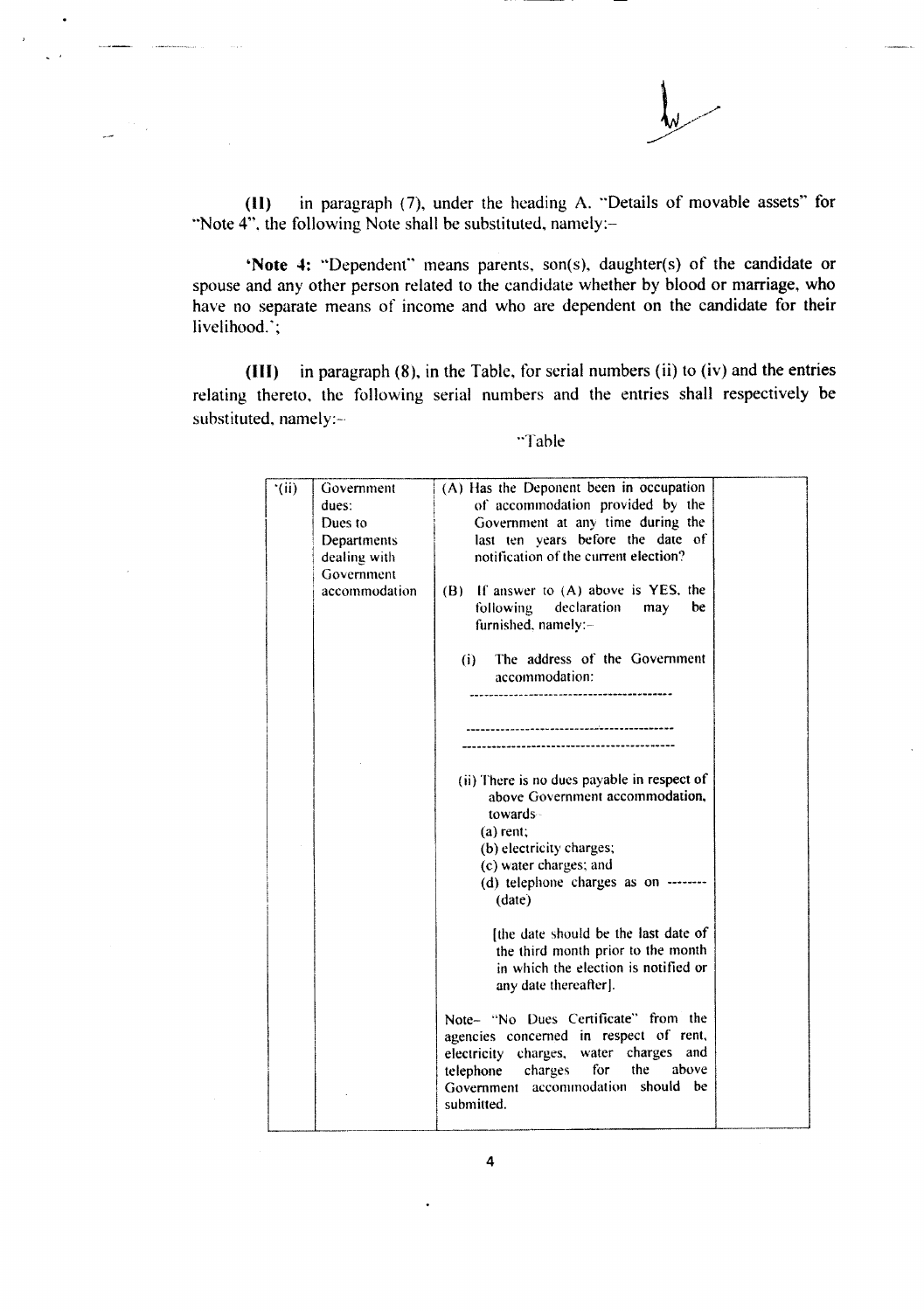| (iii)                   | Dues to<br>Department<br>dealing with<br>Government<br>transport<br>(including<br>aircrafts and<br>helicopters)                                       |             |        |                   |                   |                  |
|-------------------------|-------------------------------------------------------------------------------------------------------------------------------------------------------|-------------|--------|-------------------|-------------------|------------------|
| $\overline{({\sf iv})}$ | Income tax dues                                                                                                                                       |             |        |                   |                   |                  |
|                         |                                                                                                                                                       | <b>Self</b> | Spouse | Dependent<br>$-1$ | Dependent<br>$-2$ | Dependent -<br>3 |
| (v)                     | <b>GST Dues</b>                                                                                                                                       |             |        |                   |                   |                  |
| (vi)                    | Municipal /<br>Property tax dues                                                                                                                      |             |        |                   |                   |                  |
| (vii)                   | Any other dues                                                                                                                                        |             |        |                   |                   |                  |
| (viii)                  | Grand total of all<br>Government<br>dues                                                                                                              |             |        |                   |                   |                  |
| (ix)                    | Whether any<br>other liabilities<br>are in dispute, if<br>so, mention the<br>amount involved<br>and the authority<br>before which it is<br>pending."; |             |        |                   |                   |                  |

**(IV)** after paragraph (9). the following paragraphs shall be inserted, namely:-

*"(9A)* Details of sources of income:

- (a) Self ------------------------
- (b) Spouse --------------------

 $(c)$  Source of income, if any, of dependents, -------------

- (98) Contracts with appropriate Government and any public company or companies-
	- (a) details of contracts entered by the candidate ----------------
	- (b) details of contracts entered into by spouse ----------------
	- (c) details of contracts entered into by dependents ------------
	- (d) details of contracts entered into by Hindu undivided family or trust in which the candidate or spouse or dependents have interest ----------------------------------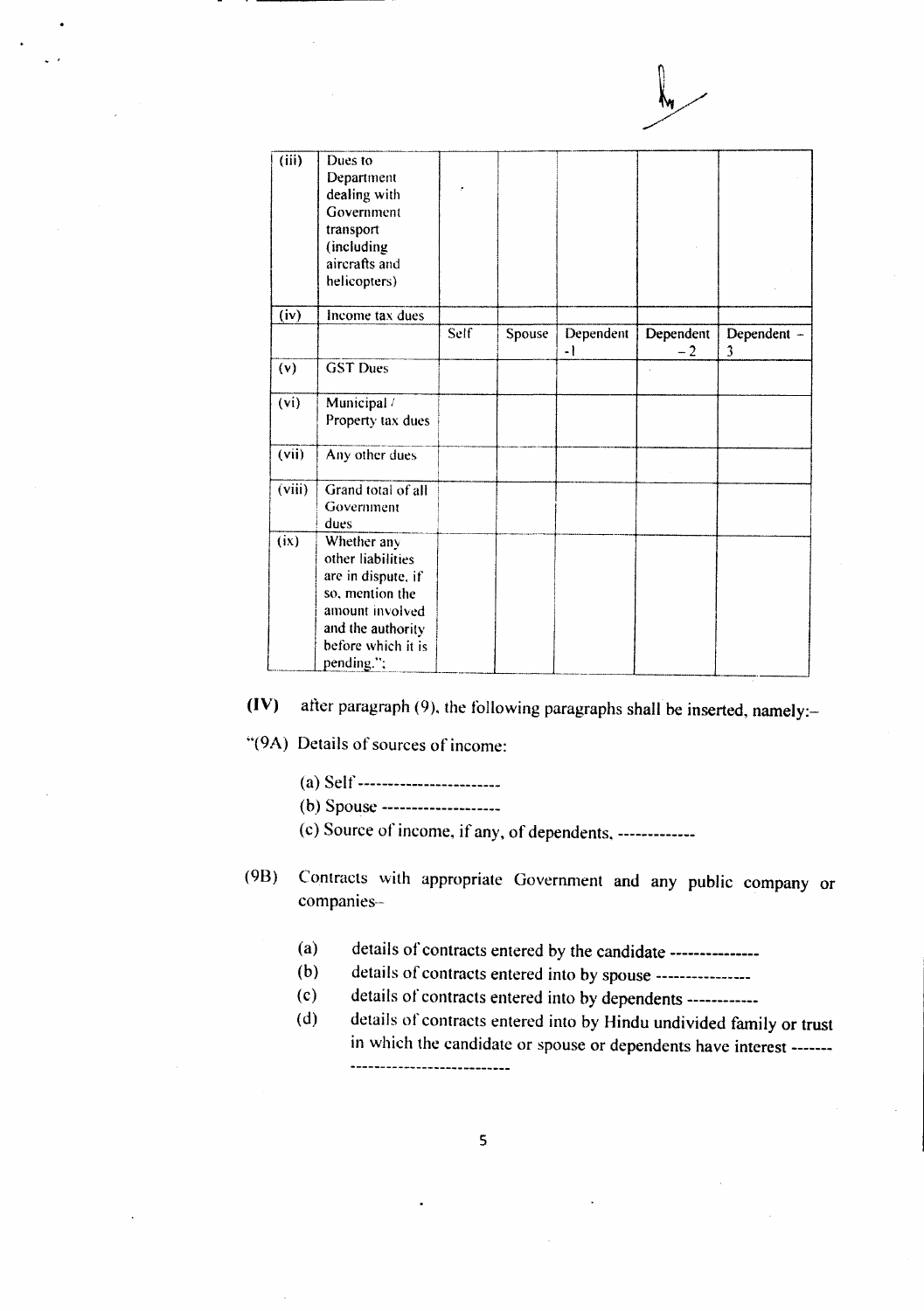

- (e) details of contracts. entered into by Partnership Firms in which candidate or spouse or dependents are partners ------------------------ ------------------------------
- (f) details of contracts entered into by private companies in which candidate or spouse or dependants have share --------------------------**----------------------** . ,

(B) in PART - B, in paragraph 11 against serial number 5 and 6, for the entries under column 2, the following entries shall be substituted, namely:-

..

|   | --<br>a number of pending criminal cases    |       |
|---|---------------------------------------------|-------|
| ັ | a otal number of cases in which convicted." |       |
|   |                                             | ----- |

[F.No. H.IIOI9(4)/2018-Leg.II]

 $\alpha$  in

(Dr. Reeta Vasishta) Additional Secretary to the Government of India

Note: The principal rules were published in the Gazette of India vide number S.O. 859, dated the  $15<sup>th</sup>$  April. 1961 and were last amended vide number S.O. 1133(E), dated the 7<sup>th</sup> April. 2017.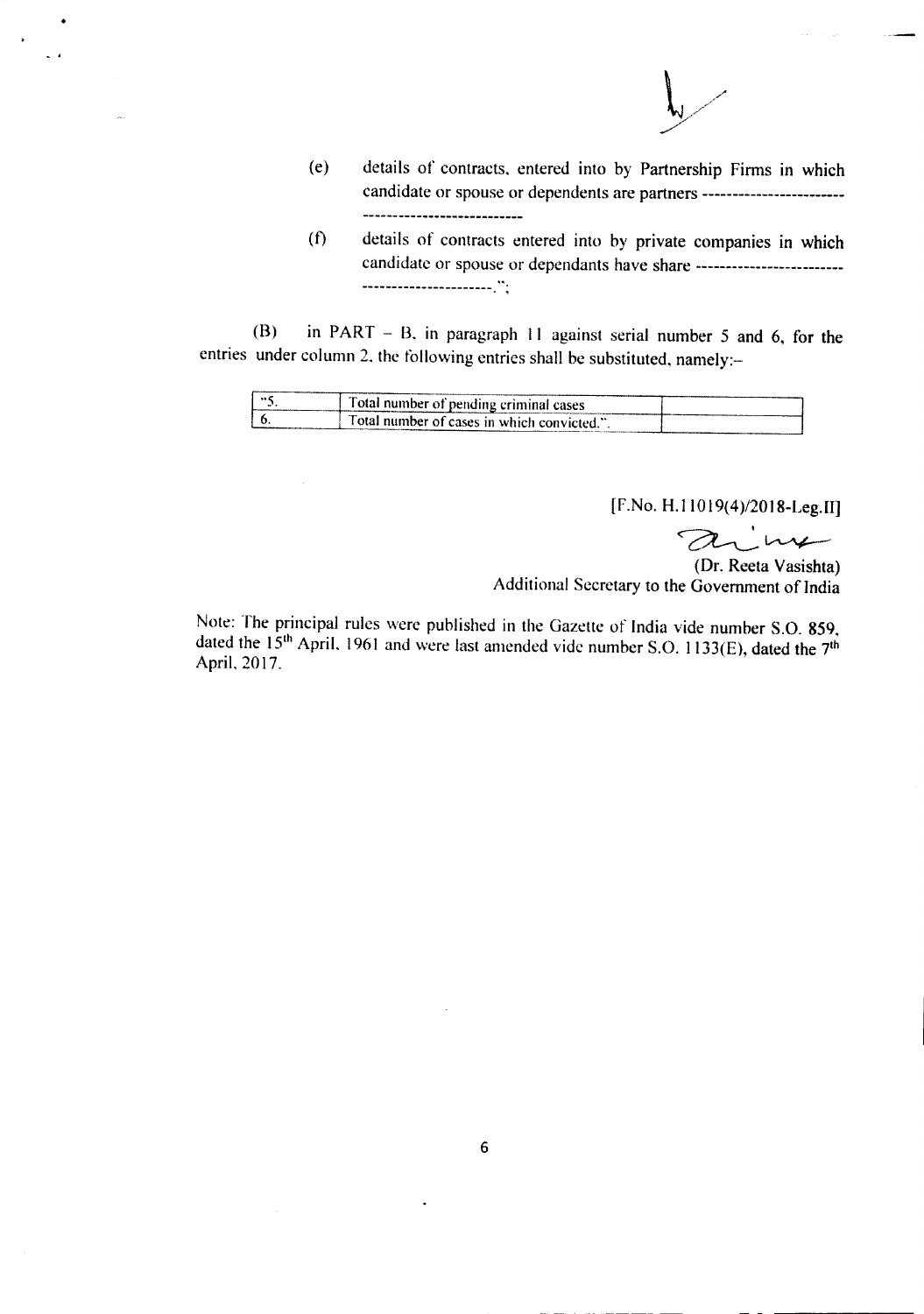#### FORM 26 (See rule 4A)

Please affix your recent passport size photograph here

**AFFIDAVIT TO BE FILED BY THE CANDIDATE ALONGWITH NOMINATION PAPER BEFORE THE RETURNING OFFICER FOR ELECTION TO ……………………..........…… (NAME OF THE HOUSE) FROM…………………….........................…………CONSTITUENCY (NAME OF THE CONSTITUENCY)**

## PART-A

|                                                                              |  |  |  |  |  | of     |  |
|------------------------------------------------------------------------------|--|--|--|--|--|--------|--|
|                                                                              |  |  |  |  |  |        |  |
| solemnly affirm and state on oath as under:-                                 |  |  |  |  |  |        |  |
|                                                                              |  |  |  |  |  |        |  |
| (**name of the political party)/**am contesting as an Independent candidate. |  |  |  |  |  |        |  |
| (**strike out whichever is not applicable)                                   |  |  |  |  |  |        |  |
|                                                                              |  |  |  |  |  |        |  |
|                                                                              |  |  |  |  |  |        |  |
|                                                                              |  |  |  |  |  |        |  |
|                                                                              |  |  |  |  |  |        |  |
| and my social media account(s) (if any)                                      |  |  |  |  |  | is/are |  |
|                                                                              |  |  |  |  |  |        |  |
|                                                                              |  |  |  |  |  |        |  |
|                                                                              |  |  |  |  |  |        |  |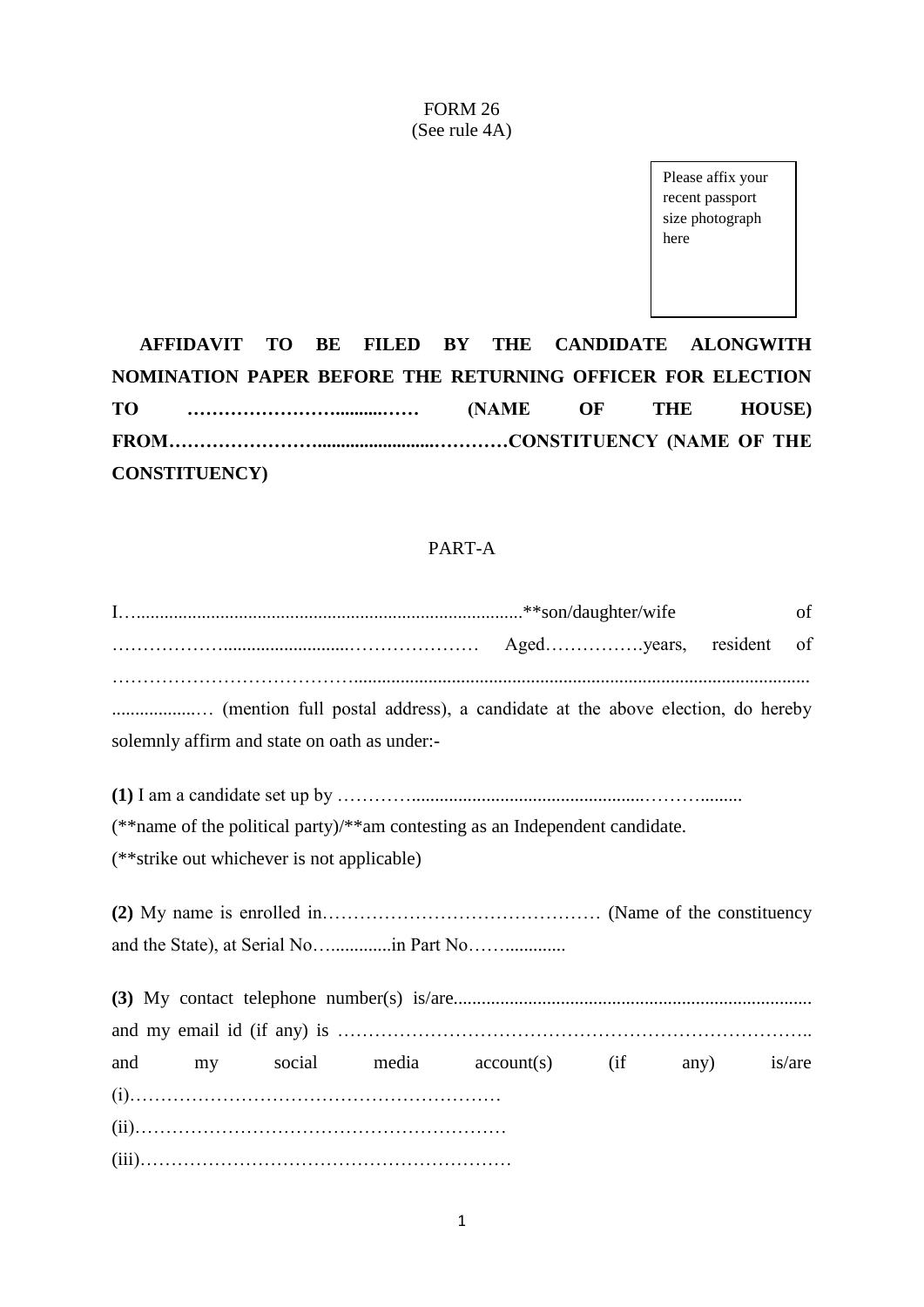## **(4)** Details of Permanent Account Number (PAN) and status of filing of Income Tax return:

| Sl.              | <b>Names</b> | PAN | The financial year | Total income |
|------------------|--------------|-----|--------------------|--------------|
| No.              |              |     | for which the last | shown in     |
|                  |              |     | Income-tax return  | Income-tax   |
|                  |              |     | has been filed     | return (in   |
|                  |              |     |                    | Rupees)      |
| 1.               | Self         |     |                    |              |
| 2.               | Spouse       |     |                    |              |
| 3.               | Dependent-1  |     |                    |              |
| $\overline{4}$ . | Dependent-2  |     |                    |              |
| 5.               | Dependent-3  |     |                    |              |

#### **(5) Pending criminal cases**

**(i) I declare that there is no pending criminal case against me. (***Tick this alternative if there is no criminal case pending against the Candidate and write NOT APPLICABLE against alternative (ii) below***)**

#### **OR**

**(ii) The following criminal cases are pending against me:** *(If there are pending criminal cases against the candidate, then tick this alternative and score off alternative (i) above, and give details of all pending cases in the Table below)*

| (a) | FIR No. With<br>name<br>and address of<br><b>Police</b><br><b>Station</b><br>concerned |  |  |
|-----|----------------------------------------------------------------------------------------|--|--|
| (b) | <b>Case No. with</b><br><b>Name</b><br>of the Court                                    |  |  |

### **Table**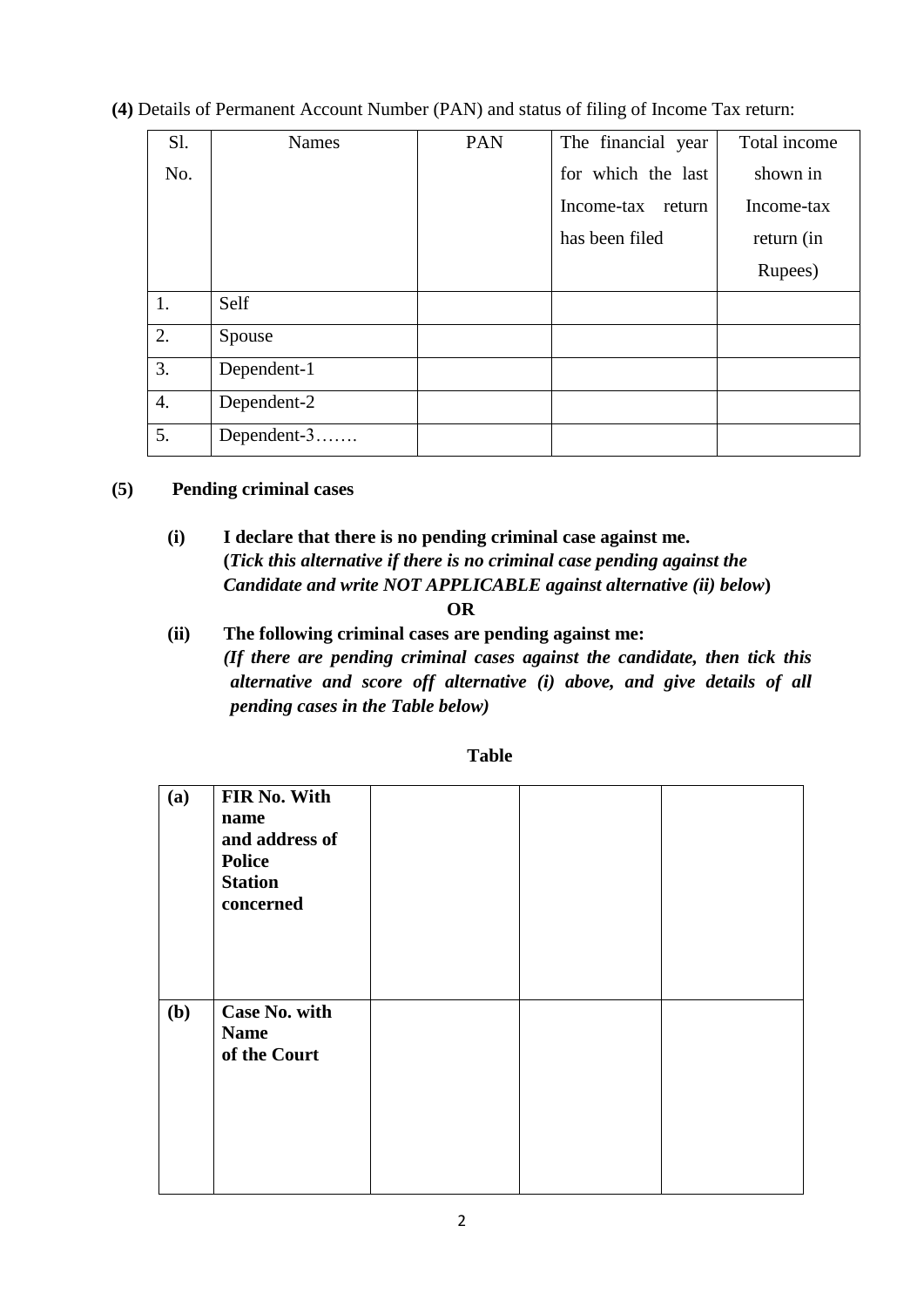| (c)        | Section(s) of<br>concerned<br><b>Acts/Codes</b><br>involved<br>(give no. of the<br><b>Section</b><br>, e.g. Section<br>ofIPC, etc.).          |  |  |
|------------|-----------------------------------------------------------------------------------------------------------------------------------------------|--|--|
| (d)        | <b>Brief description</b><br>of offence                                                                                                        |  |  |
| <b>(e)</b> | <b>Whether charges</b><br>have<br>been framed<br>(mention YES or<br>NO)                                                                       |  |  |
| (f)        | If answer against<br>(e)<br>above is YES,<br>then<br>give the date on<br>which<br>charges were<br>framed                                      |  |  |
| (g)        | <b>Whether any</b><br>Appeal/<br><b>Application for</b><br>revision<br>has been filed<br>against the<br>proceedings<br>(Mention YES or<br>NO) |  |  |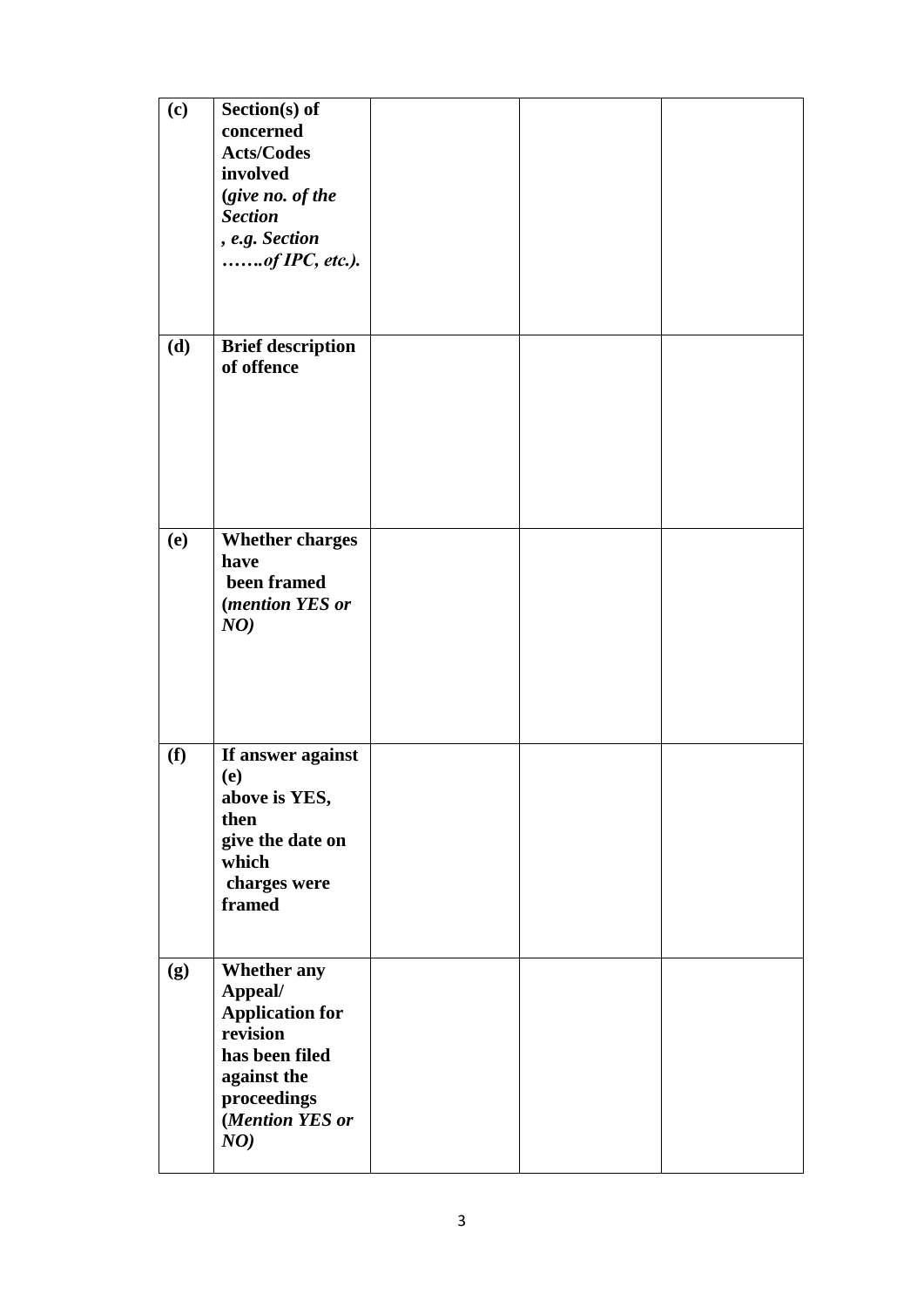- **(6) Cases of conviction**
- **(i) I declare that I have not been convicted for any criminal offence. (***Tick this alternative, if the candidate has not been convicted and write NOT APPLICABLE against alternative (ii) below***) OR**
- **(ii) I have been convicted for the offences mentioned below:** *(If the candidate has been convicted, then tick this alternative and score off alternative (i) above, and give details in the Table below)* **Table**

| (a)        | Case No.                                                                                                              |  |  |
|------------|-----------------------------------------------------------------------------------------------------------------------|--|--|
| (b)        | Name of the Court                                                                                                     |  |  |
| (c)        | <b>Sections of</b><br><b>Acts/Codes</b><br>involved<br>(give no. of the<br>Section,<br>e.g. Section of<br>IPC, etc.). |  |  |
| (d)        | <b>Brief description of</b><br>offence<br>for which convicted                                                         |  |  |
| <b>(e)</b> | Dates of orders of<br>conviction                                                                                      |  |  |
| (f)        | <b>Punishment</b><br>imposed                                                                                          |  |  |
| (g)        | <b>Whether any</b><br>Appeal has been<br>filed against<br>conviction order<br>(Mention YES or<br>No)                  |  |  |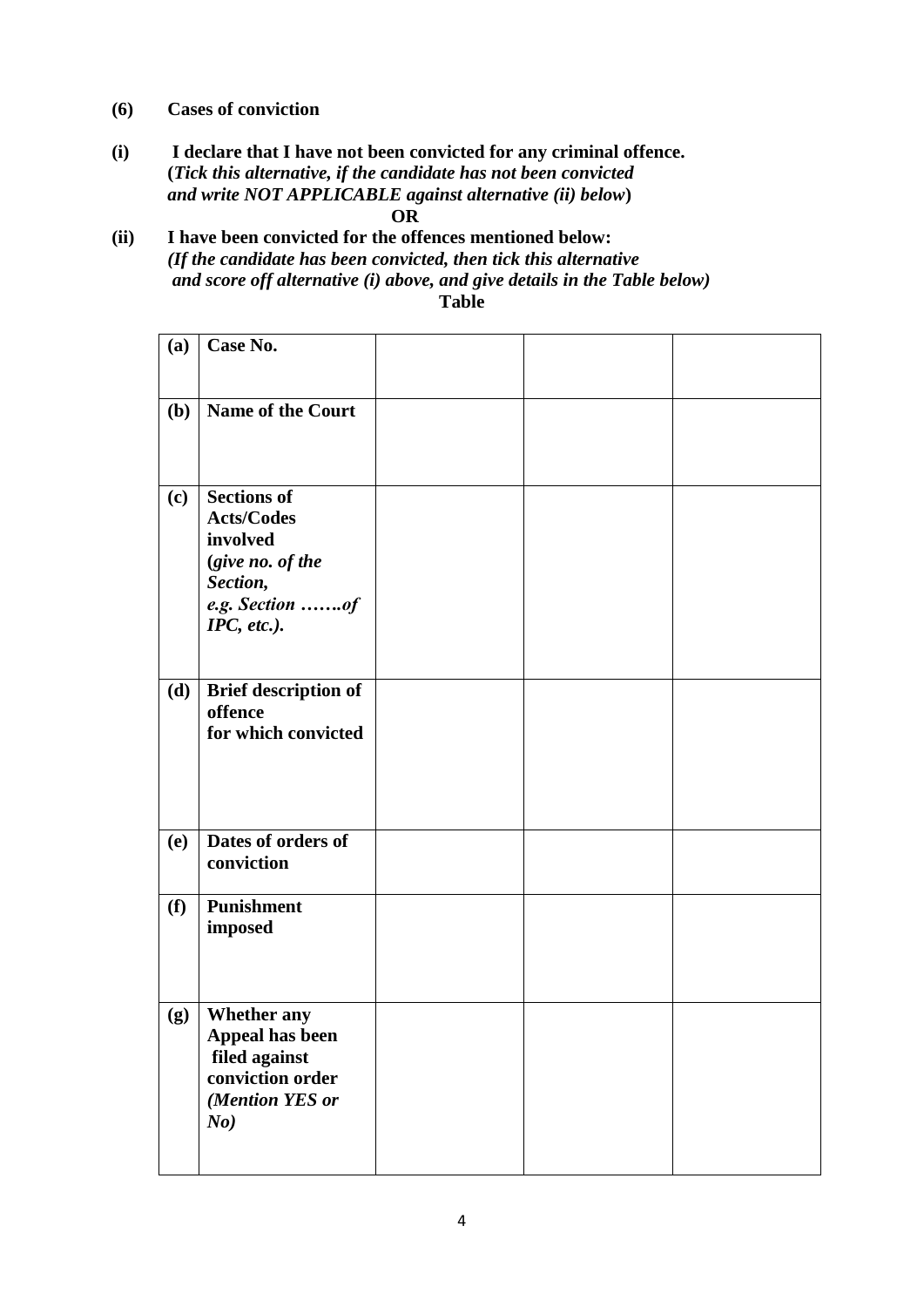| (h) | If answer to $(g)$<br>above is YES,<br>give details and<br>present status<br>of appeal |  |  |
|-----|----------------------------------------------------------------------------------------|--|--|
|     |                                                                                        |  |  |

**(6A) I have given full and up-to-date information to my political party about all pending criminal cases against me and about all cases of conviction as given in paragraphs (5) and (6).** 

*[candidates to whom this Item is not applicable should clearly write NOT APPLICABLE IN VIEW OF ENTRIES IN 5(i) and 6 (i), above ]*

#### *Note:*

- *1. Details should be entered clearly and legibly in BOLD letters*
- *2. Details to be given separately for each case under different columns against each item.*
- *3. Details should be given in reverse chronological order, i.e., the latest case to be mentioned first and backwards in the order of dates for the other cases.*
- *4. Additional sheet may be added if required.*
- *5. Candidate is responsible for supplying all information in compliance of Hon'ble Supreme Court's judgment in W.P (C) No. 536 of 2011.*

**(7)** That I give herein below the details of the assets (movable and immovable etc.) of myself, my spouse and all dependents:

#### **A. Details of movable assets:**

Note: 1. Assets in joint name indicating the extent of joint ownership will also have to be given.

- Note: 2. In case of deposit/Investment, the details including Serial Number, Amount, date of deposit, the scheme, Name of the Bank/Institution and Branch are to be given
- Note: 3. Value of Bonds/Share Debentures as per current market value in Stock exchange in respect of listed companies and as per books in case of non-listed companies should be given.
- Note: 4. 'Dependent' means parents, son(s), daughter(s) of the candidate or spouse and any other person related to the candidate whether by blood or marriage, who have no separate means of income and who are dependent on the candidate for their livelihood.
- Note: 5. Details including amount is to be given separately in respect of each investment

| Sl.No. | Description             | Self | Spouse | Dependent-1 | Dependent-2 | Dependent-3 |
|--------|-------------------------|------|--------|-------------|-------------|-------------|
| (i)    | Cash in hand            |      |        |             |             |             |
| (ii)   | Details of deposit in   |      |        |             |             |             |
|        | Bank accounts (FDRs,    |      |        |             |             |             |
|        | Term Deposits and all   |      |        |             |             |             |
|        | other types of deposits |      |        |             |             |             |
|        | including<br>saving     |      |        |             |             |             |
|        | Deposits<br>accounts),  |      |        |             |             |             |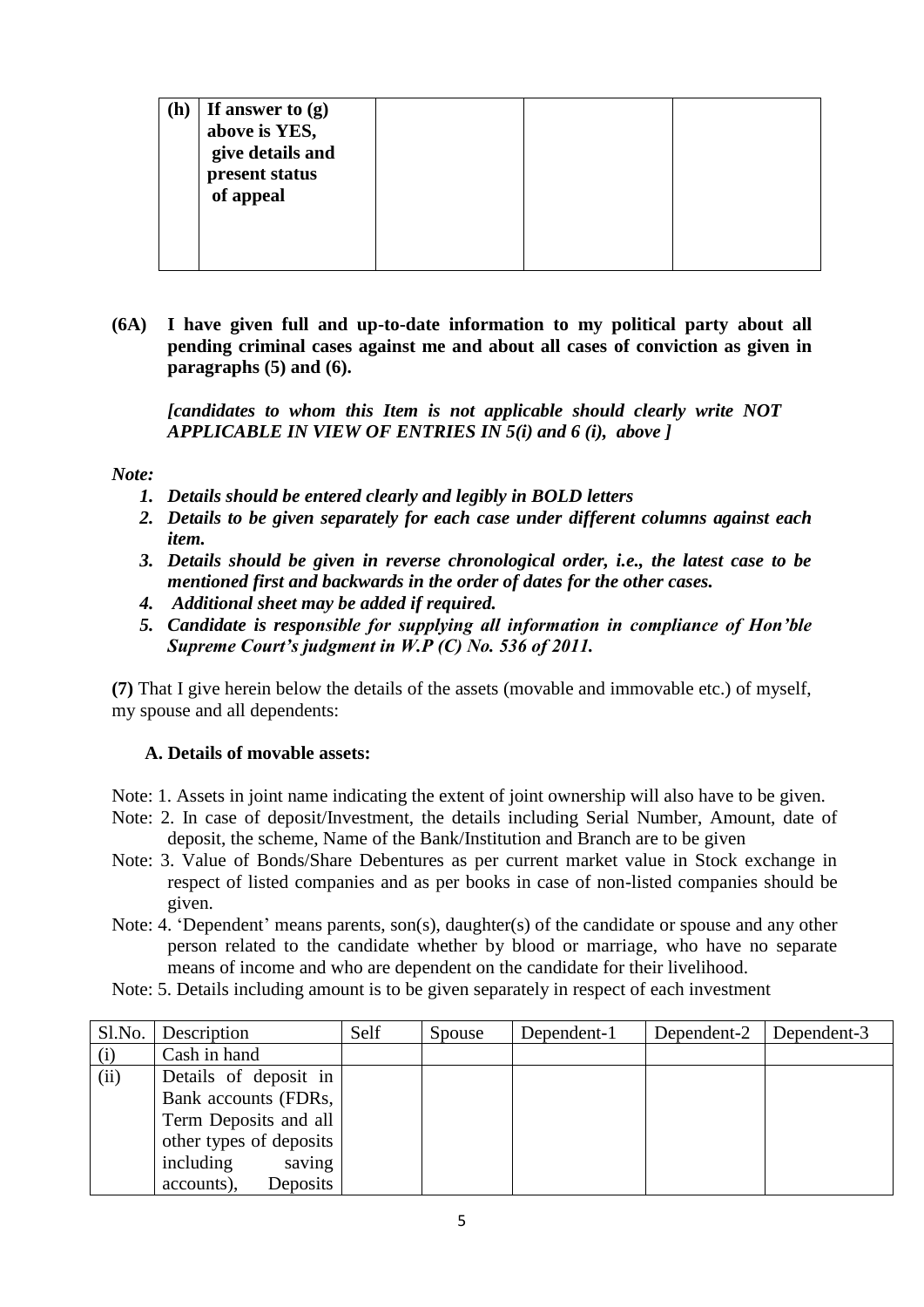|        | Financial<br>with                       |  |  |  |
|--------|-----------------------------------------|--|--|--|
|        | Institutions,<br>Non-                   |  |  |  |
|        | <b>Banking</b><br>Financial             |  |  |  |
|        | Companies<br>and                        |  |  |  |
|        | Cooperative societies                   |  |  |  |
|        | and the amount in                       |  |  |  |
|        | each such deposit.                      |  |  |  |
| (iii)  | Details of investment                   |  |  |  |
|        | in<br>Bonds,                            |  |  |  |
|        | debentures/shares and                   |  |  |  |
|        | units<br>in                             |  |  |  |
|        | companies/Mutual                        |  |  |  |
|        | funds and others and                    |  |  |  |
|        | the amount.                             |  |  |  |
| (iv)   | Details of investment                   |  |  |  |
|        |                                         |  |  |  |
|        | in NSS, Postal Saving,                  |  |  |  |
|        | Insurance policies and<br>investment in |  |  |  |
|        | any<br>Financial instruments            |  |  |  |
|        |                                         |  |  |  |
|        | in Post office<br><b>or</b>             |  |  |  |
|        | Insurance Company                       |  |  |  |
|        | and the amount.                         |  |  |  |
| (v)    | Personal<br>loans/                      |  |  |  |
|        | advance given to any                    |  |  |  |
|        | entity<br>person<br><b>or</b>           |  |  |  |
|        | including<br>firm,                      |  |  |  |
|        | company, Trust etc.,                    |  |  |  |
|        | and other receivables                   |  |  |  |
|        | from debtors and the                    |  |  |  |
|        | amount.                                 |  |  |  |
| (vi)   | Vehicles/<br>Motor                      |  |  |  |
|        | Aircrafts/Yachts/Ships                  |  |  |  |
|        | (Details<br>of<br>Make,                 |  |  |  |
|        | registration<br>number                  |  |  |  |
|        | etc. year of purchase                   |  |  |  |
|        | and amount)                             |  |  |  |
| (vii)  | Jewellery, bullion and                  |  |  |  |
|        | valuable thing(s) (give                 |  |  |  |
|        | details of weight and                   |  |  |  |
|        | value)                                  |  |  |  |
| (viii) | Any other assets such                   |  |  |  |
|        | value<br>as<br>of                       |  |  |  |
|        | claims/interest                         |  |  |  |
| (ix)   | <b>Gross Total Value</b>                |  |  |  |

## **B. Details of Immovable Assets:**

Note: 1. Properties in joint ownership indicating the extent of joint ownership will also have to be indicated.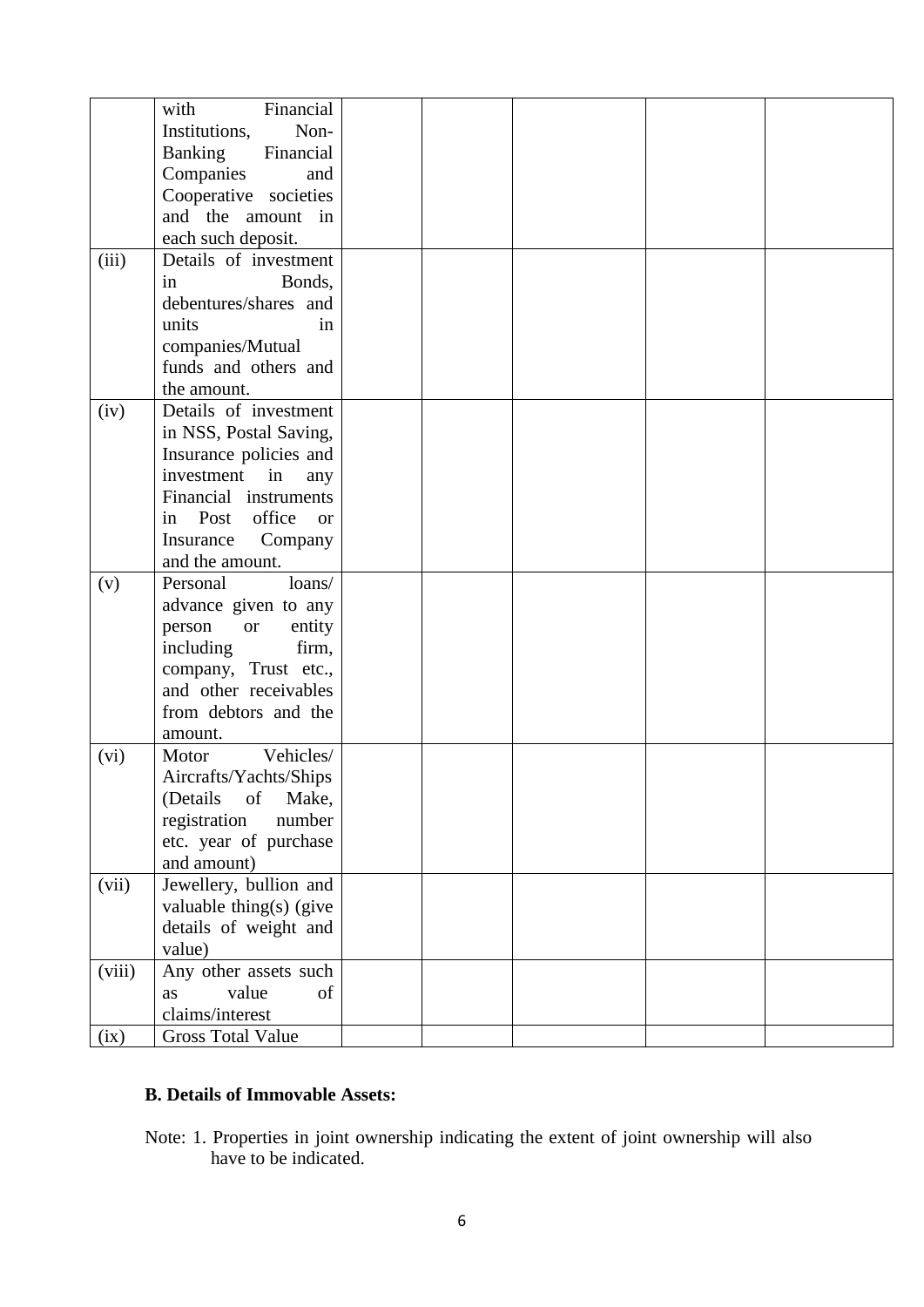| S.    | Description                        | Self | Spouse | Dependent-1 | Dependent-2 | Dependent-3 |
|-------|------------------------------------|------|--------|-------------|-------------|-------------|
| No.   |                                    |      |        |             |             |             |
| (i)   | <b>Agricultural Land</b>           |      |        |             |             |             |
|       | Location(s)                        |      |        |             |             |             |
|       | Survey number(s)                   |      |        |             |             |             |
|       | (total<br>Area                     |      |        |             |             |             |
|       | measurement in acres)              |      |        |             |             |             |
|       | inherited<br>Whether               |      |        |             |             |             |
|       | property (Yes or No)               |      |        |             |             |             |
|       | Date of purchase in                |      |        |             |             |             |
|       | case of self-acquired              |      |        |             |             |             |
|       | property                           |      |        |             |             |             |
|       | Cost of Land (in case              |      |        |             |             |             |
|       | of purchase) at the                |      |        |             |             |             |
|       | time of purchase                   |      |        |             |             |             |
|       | Any investment on the              |      |        |             |             |             |
|       | land by way<br>of                  |      |        |             |             |             |
|       | development,                       |      |        |             |             |             |
|       | construction etc.                  |      |        |             |             |             |
|       | Approximate<br>current             |      |        |             |             |             |
|       | market value                       |      |        |             |             |             |
| (ii)  | Non-Agricultural                   |      |        |             |             |             |
|       | Land:                              |      |        |             |             |             |
|       | Location(s)                        |      |        |             |             |             |
|       | Survey number(s)<br>Area<br>(total |      |        |             |             |             |
|       | measurement in sq.ft.)             |      |        |             |             |             |
|       | Whether<br>inherited               |      |        |             |             |             |
|       | property (Yes or No)               |      |        |             |             |             |
|       | Date of purchase in                |      |        |             |             |             |
|       | case of self-acquired              |      |        |             |             |             |
|       | property                           |      |        |             |             |             |
|       | Cost of Land (in case              |      |        |             |             |             |
|       | of purchase) at the                |      |        |             |             |             |
|       | time of purchase                   |      |        |             |             |             |
|       | Any investment on the              |      |        |             |             |             |
|       | by way<br>land<br>of               |      |        |             |             |             |
|       | development,                       |      |        |             |             |             |
|       | construction etc.                  |      |        |             |             |             |
|       | Approximate current                |      |        |             |             |             |
|       | market value                       |      |        |             |             |             |
|       |                                    |      |        |             |             |             |
| (iii) | <b>Commercial Buildings</b>        |      |        |             |             |             |
|       | (including apartments)             |      |        |             |             |             |
|       | -Location(s)                       |      |        |             |             |             |
|       | -Survey number(s)                  |      |        |             |             |             |
|       | (total<br>Area                     |      |        |             |             |             |

Note: 2. Each land or building or apartment should be mentioned separately in this format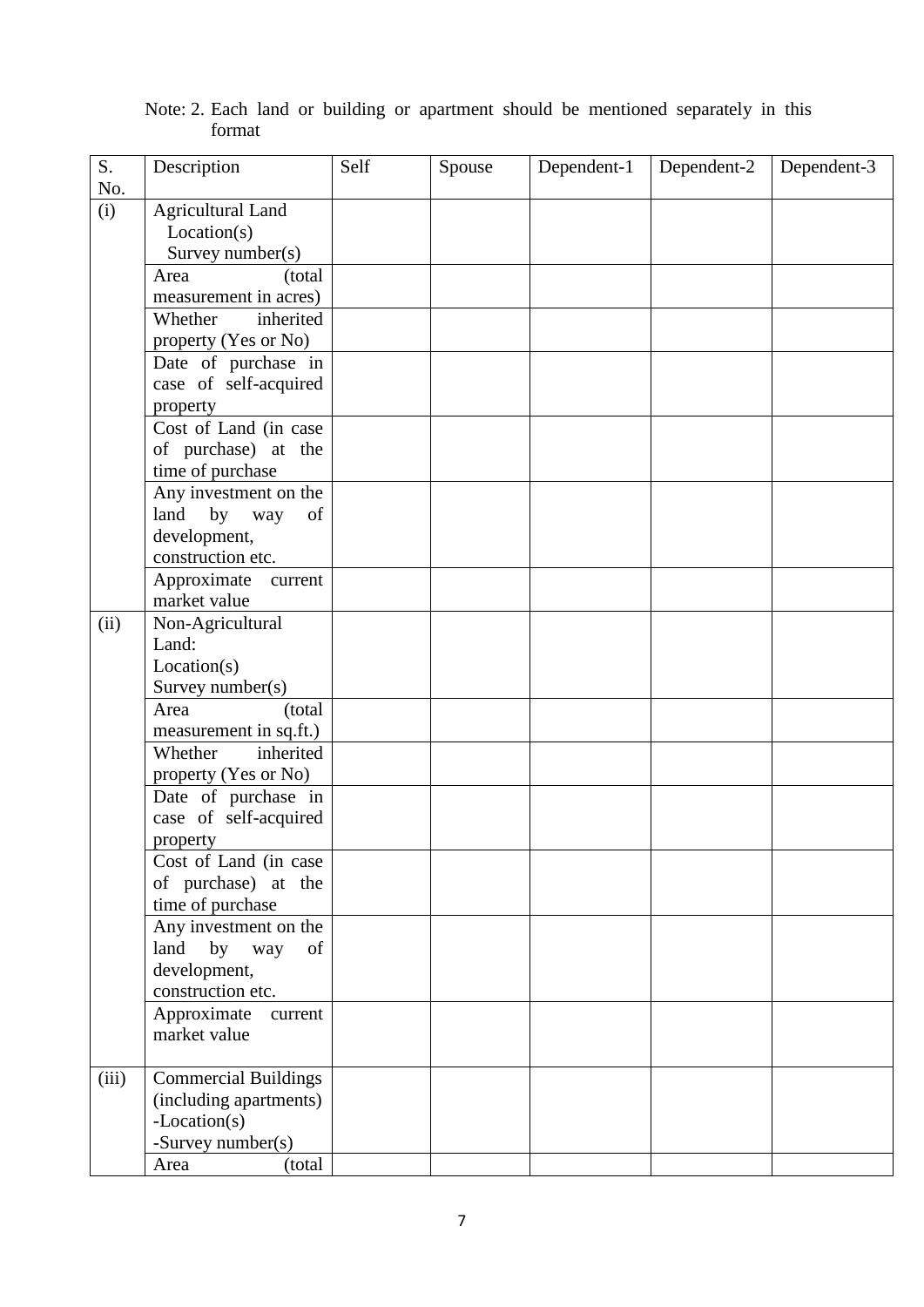|      | measurement in sq.ft.)    |  |  |  |
|------|---------------------------|--|--|--|
|      | Built-up Area (total      |  |  |  |
|      | measurement in sq.ft.)    |  |  |  |
|      | inherited<br>Whether      |  |  |  |
|      | property (Yes or No)      |  |  |  |
|      |                           |  |  |  |
|      | Date of purchase in       |  |  |  |
|      | case of self-acquired     |  |  |  |
|      | property                  |  |  |  |
|      | Cost of property (in      |  |  |  |
|      | case of purchase) at      |  |  |  |
|      | the time of purchase      |  |  |  |
|      | Any investment on the     |  |  |  |
|      |                           |  |  |  |
|      | property by way of        |  |  |  |
|      | development,              |  |  |  |
|      | construction etc.         |  |  |  |
|      | Approximate<br>current    |  |  |  |
|      | market value              |  |  |  |
|      |                           |  |  |  |
|      |                           |  |  |  |
| (iv) | Residential Buildings     |  |  |  |
|      | (including                |  |  |  |
|      | apartments):              |  |  |  |
|      | $-Location(s)$            |  |  |  |
|      | -Survey number(s)         |  |  |  |
|      | Area<br>(total            |  |  |  |
|      | measurement in sq.ft.)    |  |  |  |
|      | Built up area (Total      |  |  |  |
|      |                           |  |  |  |
|      | measurement in sq.ft.)    |  |  |  |
|      | inherited<br>Whether      |  |  |  |
|      | property (Yes or No)      |  |  |  |
|      | Date of purchase in       |  |  |  |
|      | case of self-acquired     |  |  |  |
|      | property                  |  |  |  |
|      | Cost of property (in      |  |  |  |
|      |                           |  |  |  |
|      | case of purchase) at      |  |  |  |
|      | the time of purchase      |  |  |  |
|      | Any investment on the     |  |  |  |
|      | by way<br>land<br>of      |  |  |  |
|      | development,              |  |  |  |
|      | construction etc.         |  |  |  |
|      | Approximate<br>current    |  |  |  |
|      | market value              |  |  |  |
|      |                           |  |  |  |
|      |                           |  |  |  |
| (v)  | Others<br>(such<br>as     |  |  |  |
|      | interest in property)     |  |  |  |
| (vi) | Total of current market   |  |  |  |
|      | value of (i) to (v) above |  |  |  |
|      |                           |  |  |  |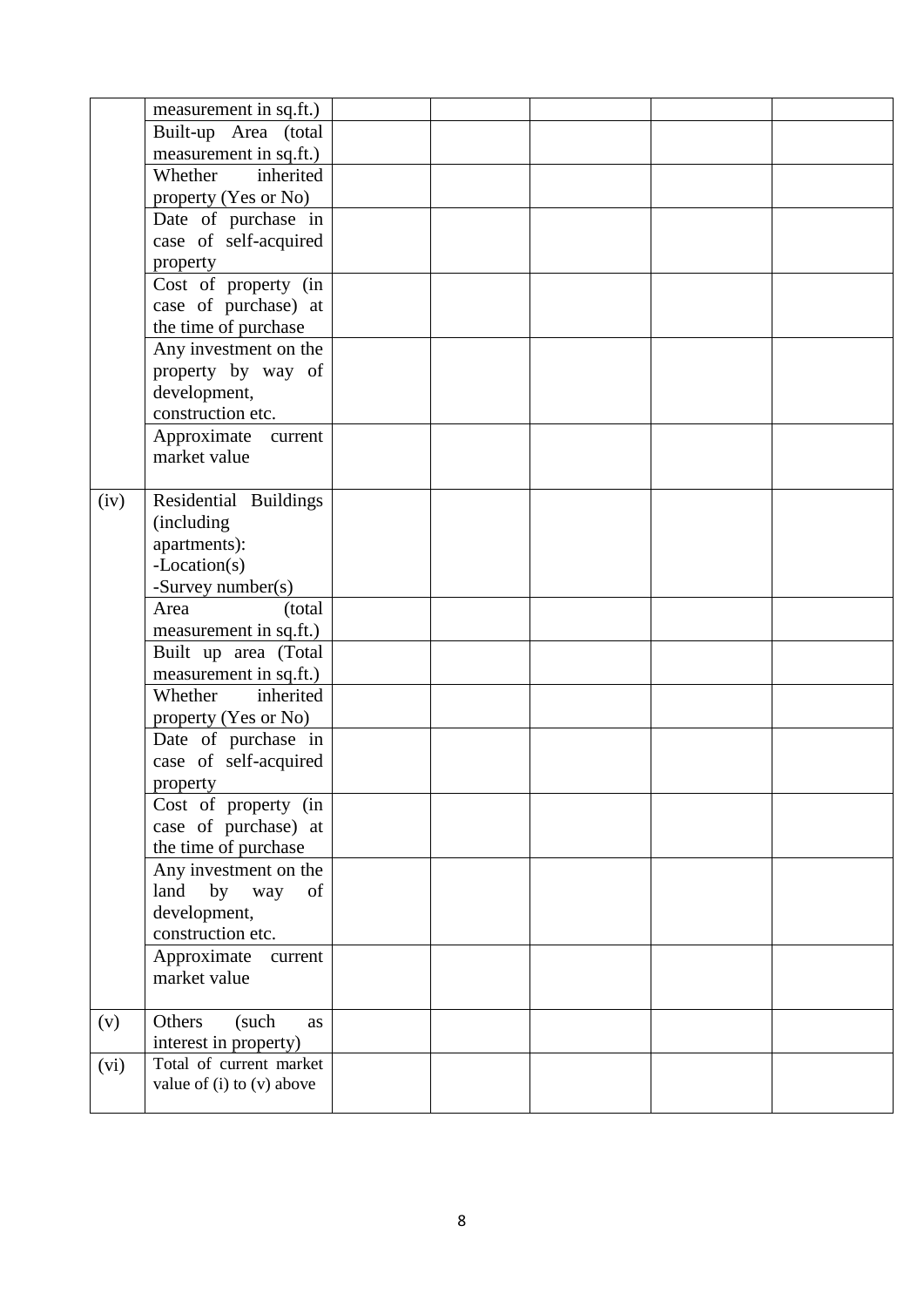**(8)** I give herein below the details of liabilities/dues to public financial institutions and

government:-

| S.<br>No. | Description                                                                                                                                                                                                                                                                                                                                                    | Self                                                                                                                                                                                                                                                                                                                                                                                                                                                                                                                                                             | Spouse                    | Dependent-1                                                                                                                                                                                                                                                     | Dependent-2                                              | Dependent-3                                            |
|-----------|----------------------------------------------------------------------------------------------------------------------------------------------------------------------------------------------------------------------------------------------------------------------------------------------------------------------------------------------------------------|------------------------------------------------------------------------------------------------------------------------------------------------------------------------------------------------------------------------------------------------------------------------------------------------------------------------------------------------------------------------------------------------------------------------------------------------------------------------------------------------------------------------------------------------------------------|---------------------------|-----------------------------------------------------------------------------------------------------------------------------------------------------------------------------------------------------------------------------------------------------------------|----------------------------------------------------------|--------------------------------------------------------|
| (i)       | Loan<br>dues<br><b>or</b><br>to<br>Bank/financial<br>institution(s)<br>Name of the Bank or<br>financial<br>Institution,<br>Amount outstanding,<br>Nature of Loan<br>Loan or dues to any<br>other<br>individuals/entity<br>other than mentioned<br>above<br>Name(s),<br>Amount<br>outstanding, nature of<br>loan<br>Any other liability<br>Grand<br>of<br>total |                                                                                                                                                                                                                                                                                                                                                                                                                                                                                                                                                                  |                           |                                                                                                                                                                                                                                                                 |                                                          |                                                        |
|           | liabilities                                                                                                                                                                                                                                                                                                                                                    |                                                                                                                                                                                                                                                                                                                                                                                                                                                                                                                                                                  |                           |                                                                                                                                                                                                                                                                 |                                                          |                                                        |
| (ii)      | Government dues:<br>Dues to Departments<br>dealing<br>with<br>Government<br>accommodation                                                                                                                                                                                                                                                                      | $(i)$ The                                                                                                                                                                                                                                                                                                                                                                                                                                                                                                                                                        | address<br>accommodation: | accommodation provided by the Government at<br>any time during the last ten years before the<br>date of notification of the current election?<br>(B) If answer to (A) above is YES, the following<br>declaration may be furnished namely: -<br><b>of</b><br>the | (A) Has the Deponent been in occupation of<br>Government | YES/NO<br>(Pl. tick the<br>appropriate<br>alternative) |
|           |                                                                                                                                                                                                                                                                                                                                                                | (ii) There is no dues payable in respect of above<br>Government accommodation, towards-<br>$(a)$ rent;<br>(b) electricity charges;<br>(c) water charges; and<br>(d)telephone charges as on<br>(date)<br>I the date should be the last date of the third<br>month prior to the month in which the election<br>is notified or any date thereafter].<br>Note -- 'No Dues Certificate' from the agencies<br>concerned in respect of rent, electricity charges,<br>water charges and telephone charges for the above<br>Government accommodation should be submitted. |                           |                                                                                                                                                                                                                                                                 |                                                          |                                                        |

(Note: please give separate details of name of bank, institution, entity or individual and amount before each item)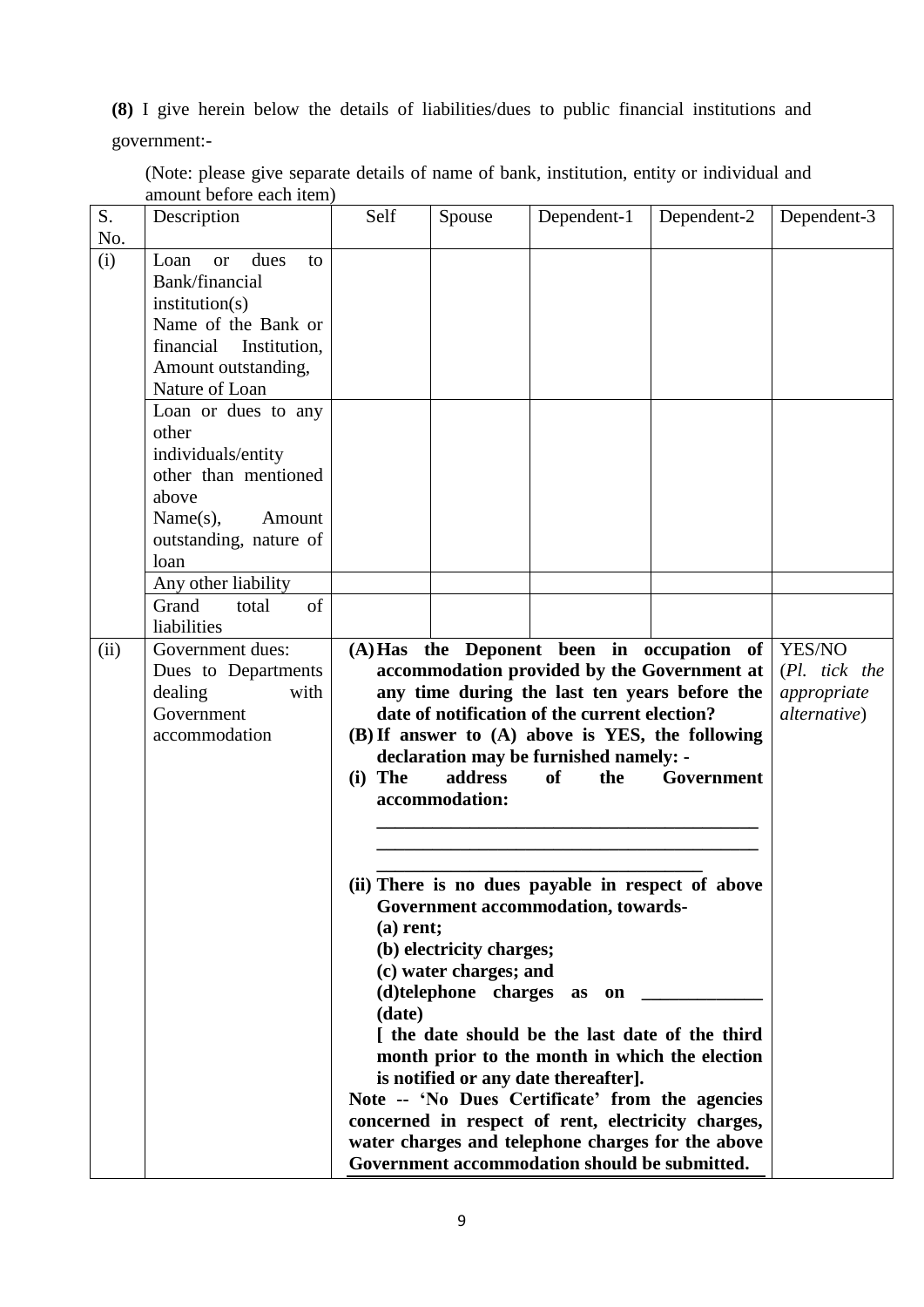| (iii)  | Dues to department<br>dealing<br>with<br>Government transport<br>aircrafts<br><i>(including)</i><br>and helicopters) |      |        |             |             |             |
|--------|----------------------------------------------------------------------------------------------------------------------|------|--------|-------------|-------------|-------------|
| (iv)   | Income tax dues                                                                                                      |      |        |             |             |             |
|        |                                                                                                                      | Self | Spouse | Dependent-1 | Dependent-2 | Dependent-3 |
| (v)    | <b>GST</b> Dues                                                                                                      |      |        |             |             |             |
| (vi)   | Municipal/Property                                                                                                   |      |        |             |             |             |
|        | tax dues                                                                                                             |      |        |             |             |             |
| (vii)  | Any other dues                                                                                                       |      |        |             |             |             |
| (viii) | Grand total of all                                                                                                   |      |        |             |             |             |
|        | Government dues                                                                                                      |      |        |             |             |             |
| (ix)   | Whether any other                                                                                                    |      |        |             |             |             |
|        | in<br>liabilities<br>are                                                                                             |      |        |             |             |             |
|        | dispute, if so, mention                                                                                              |      |        |             |             |             |
|        | the amount involved                                                                                                  |      |        |             |             |             |
|        | and the authority                                                                                                    |      |        |             |             |             |
|        | before which it is                                                                                                   |      |        |             |             |             |
|        | pending.                                                                                                             |      |        |             |             |             |

(9) Details of profession or occupation:

(a) Self…………………………………………… (b) Spouse…………………………………………

(9A) Details of sources of income:

- (a) Self……………………..
- (b) Spouse…………………….

**(c) Source of income, if any, of dependents, ……………………………..**

**(9B) Contracts with appropriate Government and any public company or companies**

**(a) details of contracts entered by the candidate …………....**

**(b) details of contracts entered into by spouse………………** 

**(c) details of contracts entered into by dependents……………………**

**(d) details of contracts entered into by Hindu Undivided Family or trust** 

**in which the candidate or spouse or dependents have interest….** 

**(e) details of contracts, entered into by Partnership Firms in which** 

**candidate or spouse or dependents are partners…………………….** 

**(f) Details of contracts entered into by private companies in which candidate or spouse or dependents have share………………………….**

(10) My educational qualification is as under:-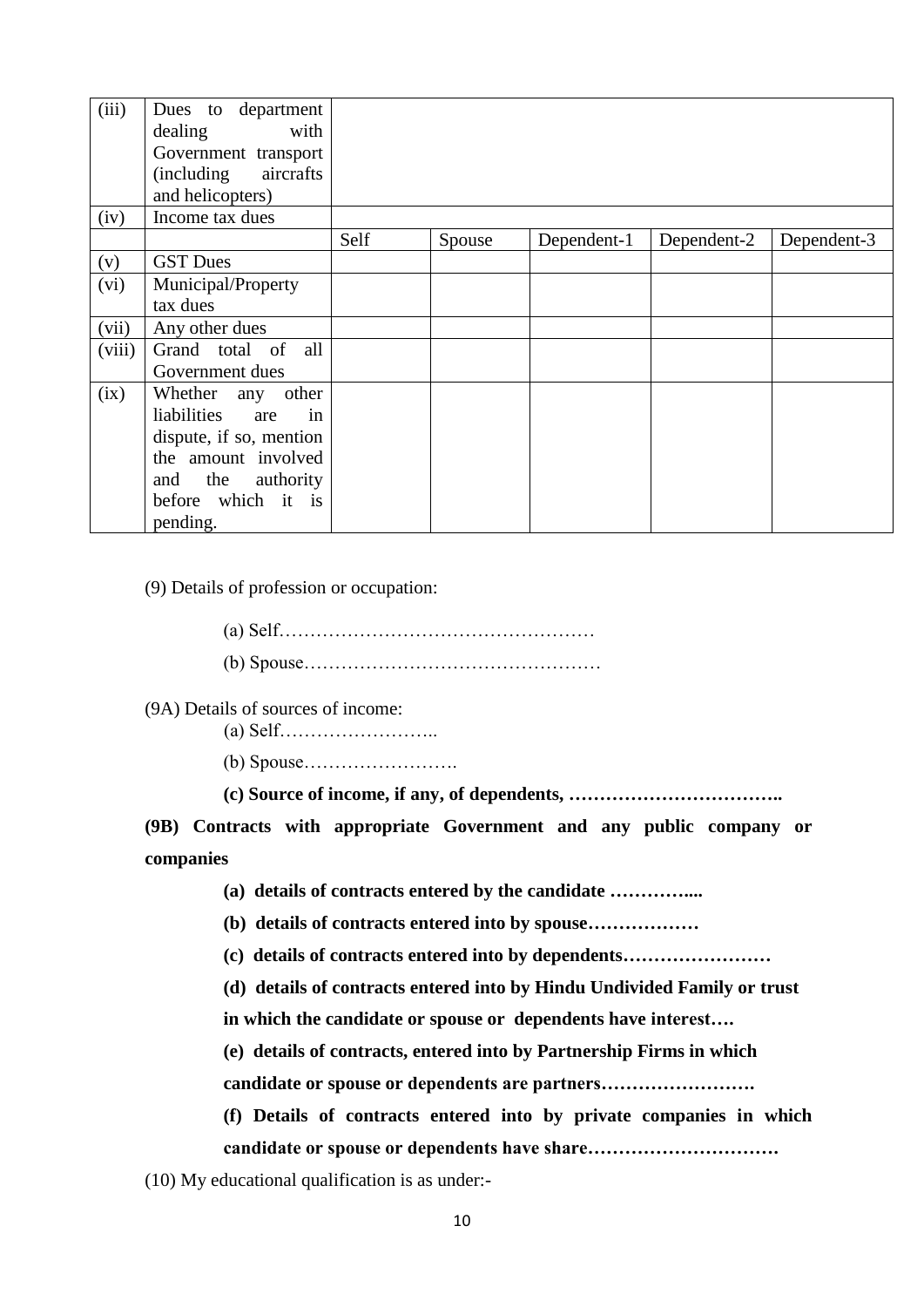……………………………………………………………........................................... (Give details of highest School/University education mentioning the full form of the certificate/diploma/degree course, name of the School/College/University and the year in which the course was completed.)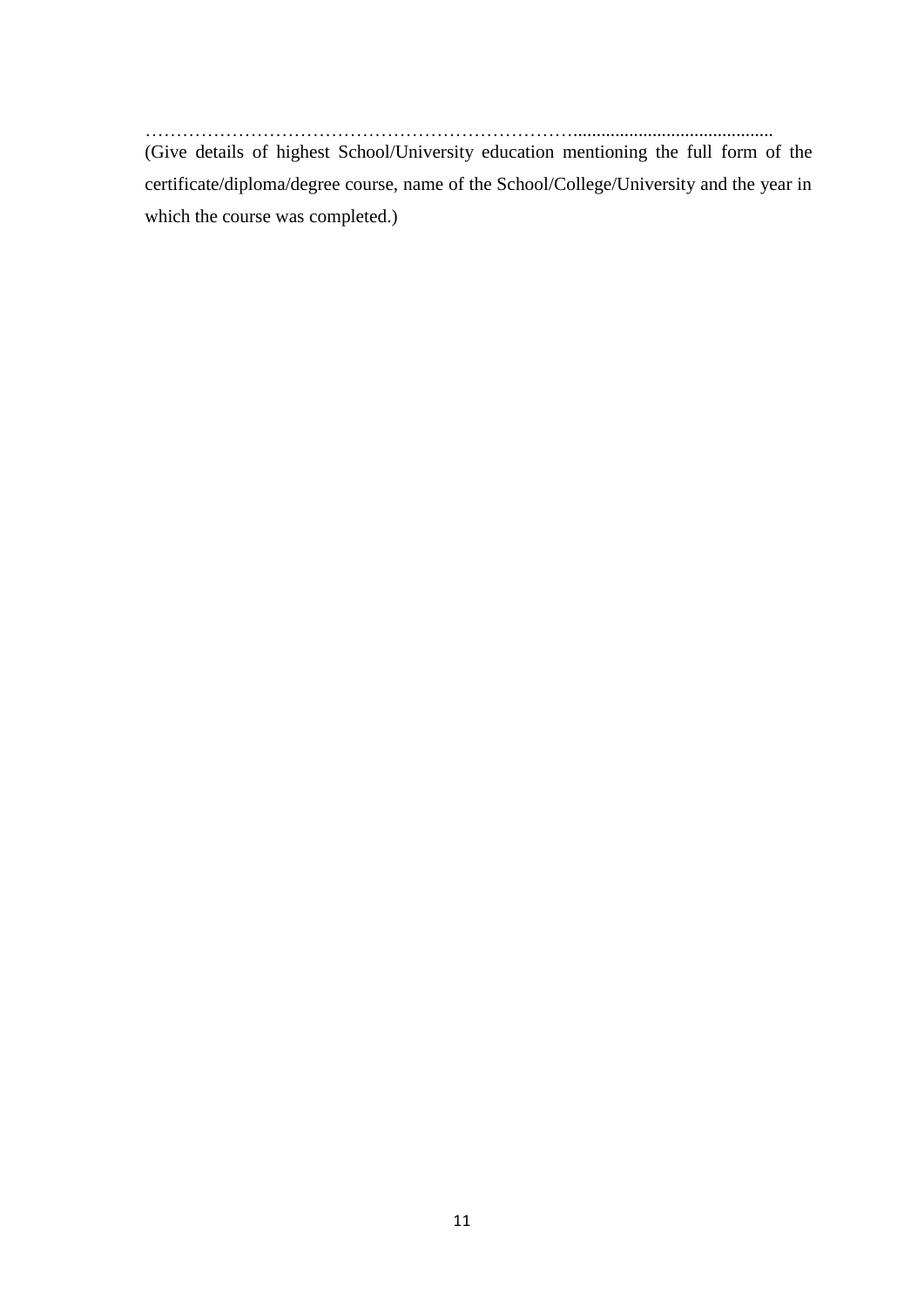## PART-B

## (11) ABSTRACT OF THE DETAILS GIVEN IN (1) TO (10) OF PART-A:

| 1.               |      | Name of the candidate                       |             |        | Sh./Smt./Kum.       |                                               |                    |
|------------------|------|---------------------------------------------|-------------|--------|---------------------|-----------------------------------------------|--------------------|
| $\overline{2}$ . |      | Full postal address                         |             |        |                     |                                               |                    |
|                  |      |                                             |             |        |                     |                                               |                    |
|                  |      |                                             |             |        |                     |                                               |                    |
| 3.               |      | Number and name of the constituency         |             |        |                     |                                               |                    |
|                  |      | and State                                   |             |        |                     |                                               |                    |
| 4.               |      | Name of the political party which set up    |             |        |                     |                                               |                    |
|                  |      | candidate<br>the                            | (otherwise) | write  |                     |                                               |                    |
|                  |      | 'Independent')                              |             |        |                     |                                               |                    |
| 5.               |      | Total number of pending criminal cases      |             |        |                     |                                               |                    |
|                  |      |                                             |             |        |                     |                                               |                    |
|                  |      |                                             |             |        |                     |                                               |                    |
| 6                |      | Total number of cases in which              |             |        |                     |                                               |                    |
|                  |      | convicted                                   |             |        |                     |                                               |                    |
| 7.               |      |                                             | PAN of      |        | Year for which last |                                               | Total income shown |
|                  |      |                                             |             |        | income Tax return   |                                               |                    |
|                  |      |                                             |             |        | filed               |                                               |                    |
|                  |      | (a) Candidate                               |             |        |                     |                                               |                    |
|                  |      | (b) Spouse                                  |             |        |                     |                                               |                    |
|                  |      | (c) Dependents                              |             |        |                     |                                               |                    |
| 8.               |      | Details of Assets and Liabilities in Rupees |             |        |                     |                                               |                    |
|                  |      | Description                                 | Self        | Spouse | Dependent-I         | Dependent-<br>$\mathop{\mathrm{II}}\nolimits$ | Dependent-III      |
| A.               |      | Moveable Assets                             |             |        |                     |                                               |                    |
|                  |      | (Total value)                               |             |        |                     |                                               |                    |
| <b>B.</b>        |      | <b>Immovable Assets</b>                     |             |        |                     |                                               |                    |
|                  | I.   | Purchase Price of                           |             |        |                     |                                               |                    |
|                  |      | self-acquired                               |             |        |                     |                                               |                    |
|                  |      | immovable                                   |             |        |                     |                                               |                    |
|                  |      | property                                    |             |        |                     |                                               |                    |
|                  | II.  | Development/                                |             |        |                     |                                               |                    |
|                  |      | construction cost                           |             |        |                     |                                               |                    |
|                  |      | immovable<br>of                             |             |        |                     |                                               |                    |
|                  |      | after<br>property                           |             |        |                     |                                               |                    |
|                  |      | purchase<br>(i f)                           |             |        |                     |                                               |                    |
|                  |      | applicable)                                 |             |        |                     |                                               |                    |
|                  | III. | Approximate                                 |             |        |                     |                                               |                    |
|                  |      | Current<br>market                           |             |        |                     |                                               |                    |
|                  |      | price-                                      |             |        |                     |                                               |                    |
|                  |      | (a) self-acquired                           |             |        |                     |                                               |                    |
|                  |      | (Total)<br>assets                           |             |        |                     |                                               |                    |
|                  |      | Value)                                      |             |        |                     |                                               |                    |
|                  |      | inherited<br>(b)                            |             |        |                     |                                               |                    |
|                  |      | (Total)<br>assets<br>Value)                 |             |        |                     |                                               |                    |
| 9.               |      | Liabilities                                 |             |        |                     |                                               |                    |
|                  |      |                                             |             |        |                     |                                               |                    |